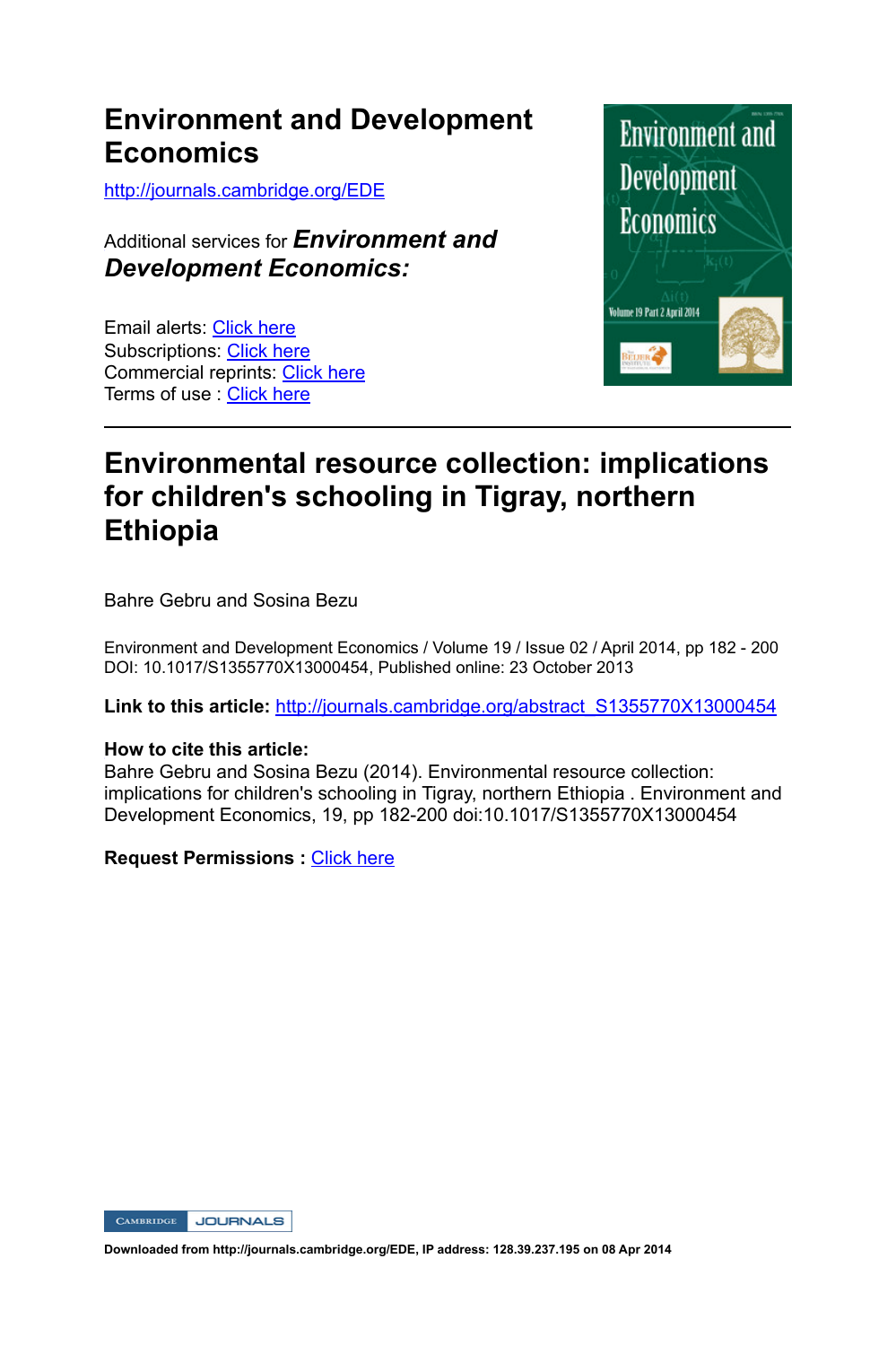# **Environmental resource collection: implications for children's schooling in Tigray, northern Ethiopia**

## BAHRE GEBRU

*Department of Economics, Aksum University, Ethiopia. Tel: +251912897450. Fax: +251347751931. [Email: bahregebru@gmail.com](mailto:bahregebru@gmail.com)*

## SOSINA BEZU

*School of Economics and Business, Norwegian University of Life Sciences, Norway. [Email: sosinac@yahoo.com](mailto:sosinac@yahoo.com)*

*Submitted 6 October 2012; revised 3 April 2013; accepted 4 August 2013; first published online 23 October 2013*

ABSTRACT. This paper examines the adverse effect of natural resources scarcity on children's schooling and the possible gender bias of resource collection work against girls' schooling. It uses cross-sectional data on 316 children aged 7–18 years collected from 120 rural households in Tigray, northern Ethiopia. The two-stage conditional maximum likelihood estimation technique is employed to take care of endogeneity between schooling and collection intensity decisions. The results revealed that a 50 per cent increase in collection intensity reduces the likelihood of child schooling by approximately 11 per cent. However, we find no evidence of gender bias against girls' schooling.

## **1. Introduction**

Children are economic assets for most parents of the world, but more so for parents in rural areas of developing countries where production of all kinds is driven by labor. Their importance becomes explicit when rural households heavily base their livelihoods on environmental resources such as firewood, water and fodder. Collection of such resources is from the commons and falls predominantly on the shoulders of children and women (Cooke, 2000). Natural resources scarcity forces such groups to travel long distances, spending considerable labor, time and effort. Deforestation

The authors are very grateful to the Ethiopian Development Research Institute (EDRI) for reviewing and initially publishing this article in their Working Paper series. Financial support from the Environmental Economics Policy Forum for Ethiopia (EEPFE) situated in EDRI and the African Economic Research Consortium (AERC) is greatly appreciated. The authors wish to thank two anonymous reviewers for their insightful and constructive comments. Of course, the authors are solely responsible for any error(s).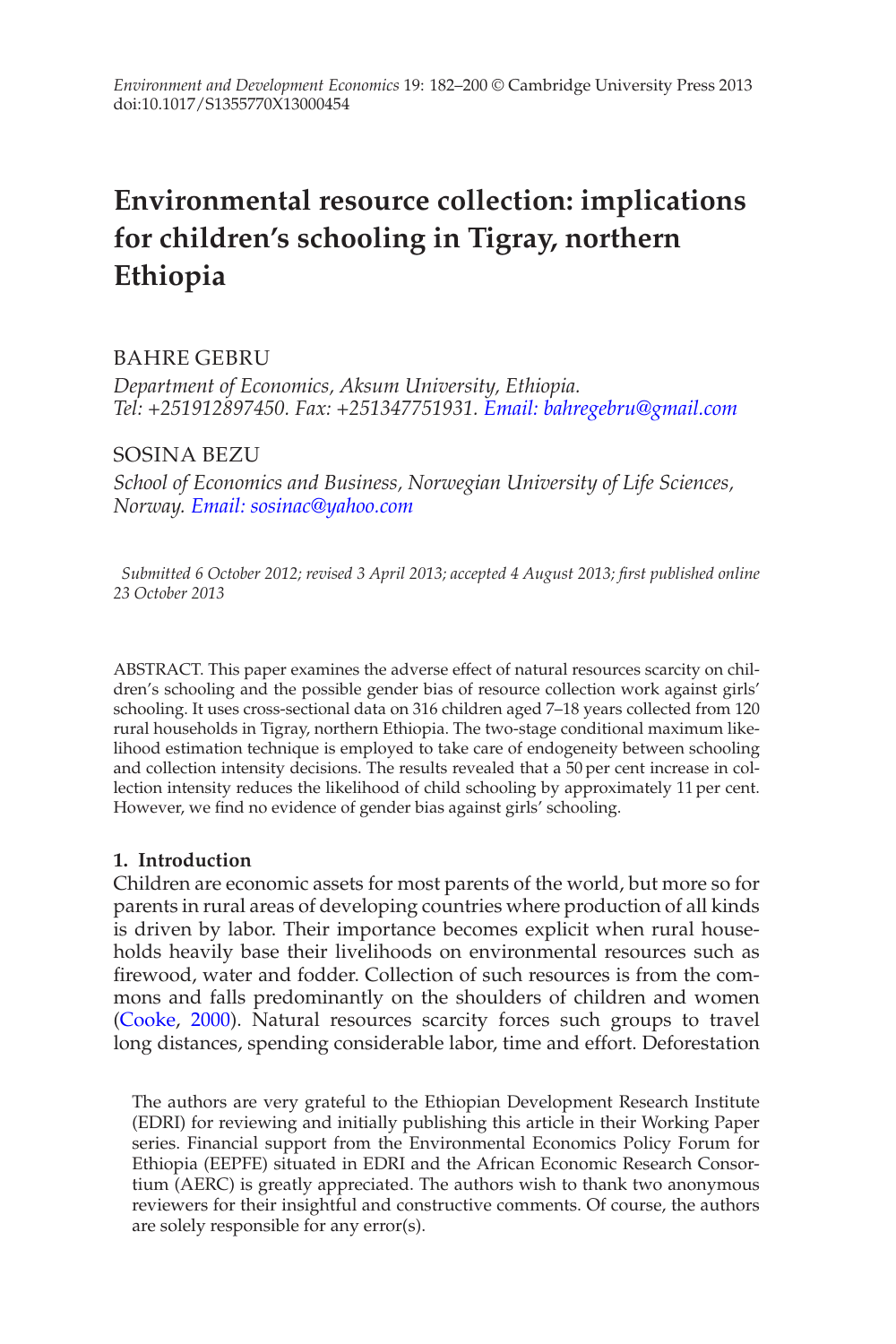further exacerbates the problem since access to environmental goods is pushed farther away from the households, demanding more and more time for collection. Consequently, children become indispensable for their parents, with high work demand at the expense of schooling. Such a phenomenon subsequently worsens the process of human capital formation (Winkler-Dworak, 2003). This provides a channel through which environmental resources scarcity affects children's schooling and resource collection work.

In Ethiopia, forest degradation and deforestation are worsened when fuelwood and dung are used as sources of energy (Mekonnen and Köhlin, 2008). Nyssen *et al*. (2004) established that environmental degradation is a real problem in Ethiopia. This problem is severe in Tigray, the most degraded part of the country (Araya and Edwards, 2006). Natural forests in the region are destroyed due both to the escalating demand by households for firewood, grazing land and cultivable land, and to urbanization. About 50 per cent of the highlands in the region experience severe environmental degradation (GebreMichael and Waters-Bayer, 2007). Reduced access to fuelwood, water and fodder is, therefore, reflected by the time spent on gathering such resources. This has considerable implications on the likelihood of children's schooling.

Compared to other regional states in Ethiopia, the Tigray region generally has a good student enrolment record. For instance, the total net enrolment rate at the primary level was about 94 per cent for Tigray, 91 per cent for Benishangul Gumuz, 89 per cent for Gambella, 51 per cent for Somali and 30 per cent for Afar region during 2009/2010 (Ministry of Education, 2009/2010). However, there exists a difference across woredas within the Tigray region. Whereas the national grade 1 net intake rate was about 77 per cent in 2009/2010 (Ministry of Education, 2009/2010), it was found to be around 93 per cent for the Enderta woreda, which is less than the regional average of 97 per cent. Similarly, the grade 3 net intake rate was about 68 per cent both for Enderta and Hintalo Wajerat woredas, whereas the regional average was 77 per cent for the same year. The net enrolment rate falls drastically starting from the first cycle of the secondary school. During the 2009/2010 academic year, the net enrolment rate for grades 9– 12 was reported to be 1.58 and 22.63 per cent of the total population aged 15–18 in Enderta and Hintalo Wajerat woredas, respectively. This was considerably lower than the 27.52 per cent average for the Tigray region as a whole (Tigray Region Education Bureau, 2009/2010).

There are several sources of barriers to child schooling. Many authors have identified different factors responsible for the low likelihood of enrolment at school in Ethiopia, of which the influence of child labor, in its broader sense, is the most prominent (Admassie, 2002; Admassie and Bedi, 2003; Chaudhury et al., 2006; Woldehanna *et al*., 2008; Weir, 2010; Haile and Haile, n.d.). The impact of the scarcity of environmental resources on children's schooling did not receive due attention in the literature of child labor in Ethiopia in spite of the widespread involvement of children in resource collection. For instance, according to a report by the Tigray Agriculture and Rural Development Bureau (2010/2011), about 1,400 donkey-loads of firewood are supplied to Mekelle city on a weekly basis. The report revealed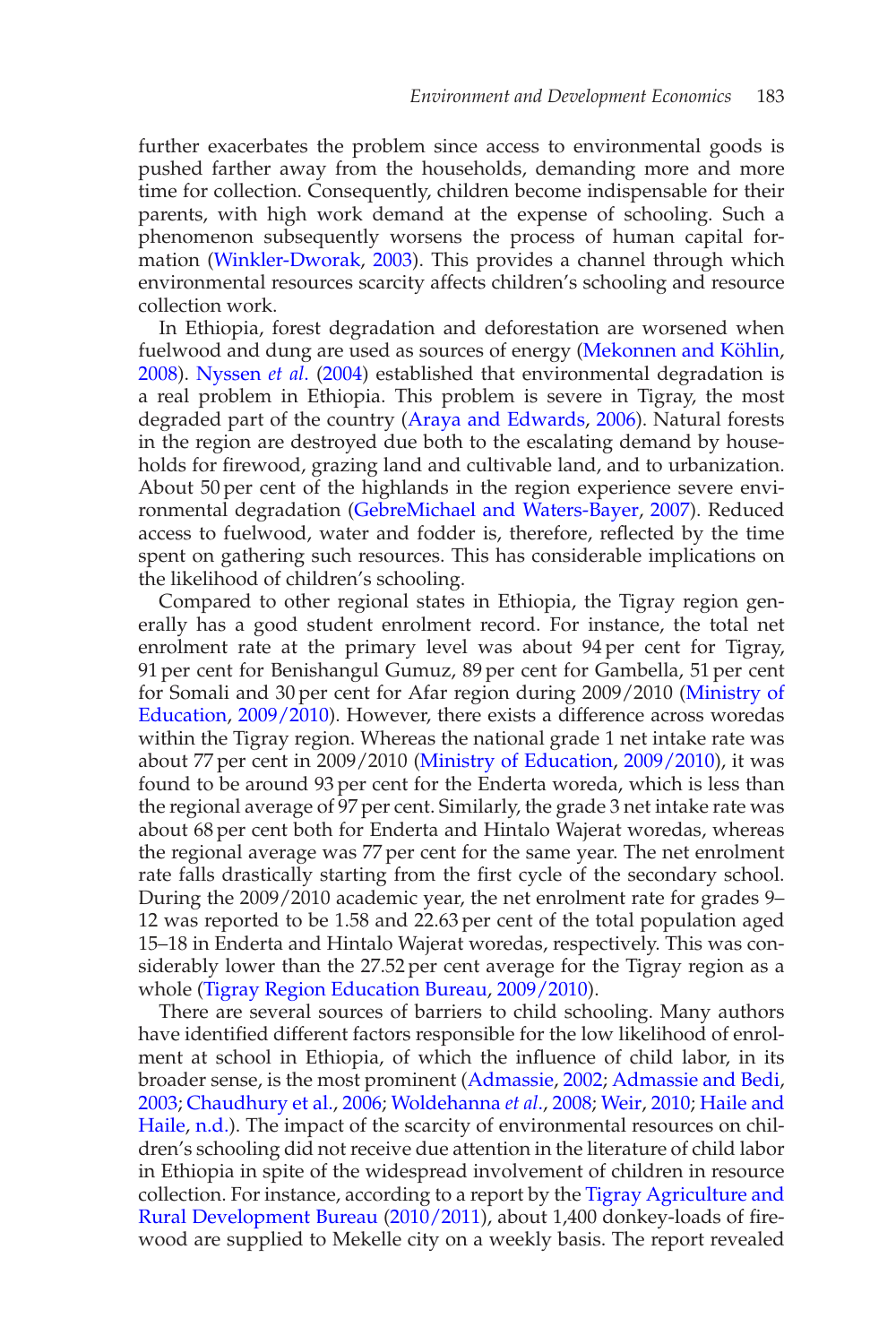that about 95 per cent of this supply emanates from the farmers in the Enderta woreda of the Tigray region where the majority of the suppliers are children. Natural resources scarcity, mostly caused by environmental degradation, may thus put pressure on children's schooling through the opportunity cost of time spent on collecting firewood, water and fodder. Previous studies in Africa (Nankhuni and Findeis, 2004; Ndiritu and Nyangena, 2010) provide supporting evidence.

However, there exists a dearth of empirical evidence in Ethiopia as to whether natural resources scarcity leads to a lower likelihood of children's enrolment at school. This study presents substantiation from the Tigray region by empirically testing the central hypothesis that scarcity of resources reduces the likelihood of children's schooling. The study also examines whether girls are discriminated against with regard to schooling, due to resource collection intensity.

#### **2. Conceptual framework**

Theoretically, this study bases its analysis on Becker's (1965) seminal paper on the allocation of time and its extensions to household behavior. This household production model assumes that parents' utility maximization is constrained by market-purchased goods and time endowment. As per this model, the number of children that a family desires to have and the pattern of household members' time allocation towards schooling, market work and household production demands joint decisions.

In the original specification of the model, home-produced goods (like collected firewood, water and fodder in our case) and market goods (for instance, oil lamps) are perfect substitutes for each other. Gronau (1977) further developed the model by arguing that a household's home goods production is characterized by the diminishing marginal productivity mainly due to tiredness and limited access to local resources. With increasing local resources scarcity, this may require more helping hands (a larger number of children) spending a considerable portion of their time on the collection of firewood, water and fodder. This is substantiated by Rosenzweig and Evenson's (1977) finding that family decisions on fertility and children's time allocation to school and work are jointly determined.

Parents maximize utility by choosing the quality of their children (measured by investment in human capital formation) and their quantity (measured by the number of children), household leisure and home-produced goods subject, to their income and time restriction in the agricultural sector. In doing so, parents allocate their time between work and leisure. In this paper, parents are assumed to distribute their children's time towards leisure, education and home production activities.

#### **3. Data and empirical model**

#### *3.1. Data*

The study was carried out in South Eastern Tigray, covering the Enderta and Hintalo Wajerat woredas. We used a cross-sectional data set of 120 rural households. While 42 households are chosen from Hintalo Wajerat, the remaining households are from Enderta. These woredas are chosen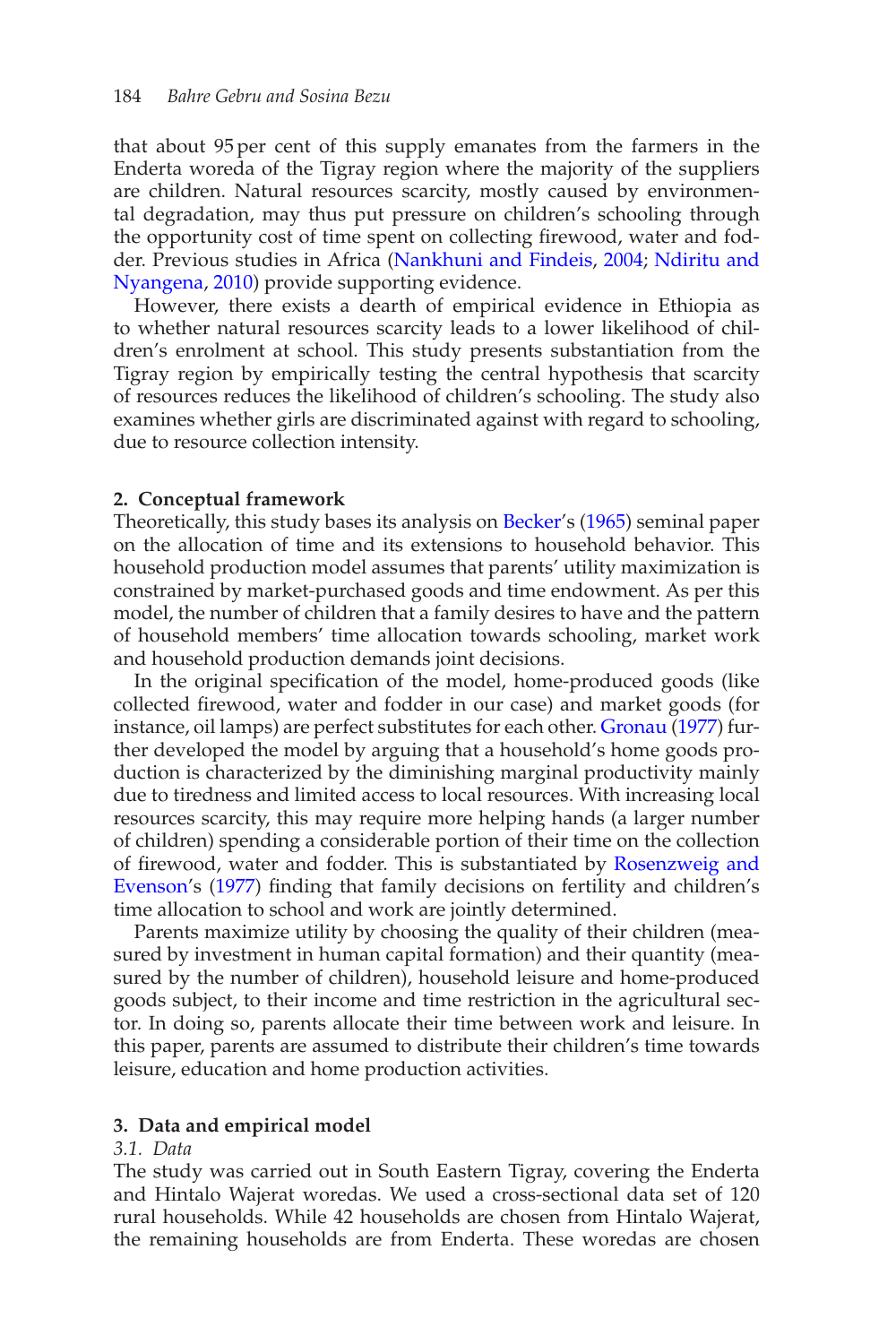on purpose. This is because the relative proximity of the two woredas to Mekelle (the regional capital) increases the demand on children to collect and sell natural resources (firewood and fodder) beyond their family's domestic consumption, although proximity to urban areas may also positively affect interest in education. Evidence showed that about 1,400 donkey-loads of firewood are supplied to Mekelle per week, mainly from farmers in the Enderta woreda (Tigray Region Agriculture and Rural Development Bureau, 2010/2011).

A detailed, structured and close-ended questionnaire was prepared and pre-tested in the study areas. Using a multi-stage sampling, two 'tabias'1 (five villages) from the Hintalo Wajerat woreda and three tabias (six villages) from the Enderta woreda were chosen. A simple random sampling technique was employed to select tabias, villages and households, consecutively.

The survey data collected provide evidence on children's participation in schooling and resource collection, collection intensity, household socioeconomic characteristics, household income, sources of environmental resources and the time spent on other domestic tasks. Focus group discussions were carried out with teachers and students in two selected schools (with one from each woreda) and with firewood distributors in Quiha and Mekelle.

Even though rural children in Ethiopia actually begin environmental resource collection work at early ages, this study focuses on children in the 7–18 years of age category. The lower limit of the age range is chosen because it is the official age for any child to start schooling in Ethiopia (Admassie, 2002; Haile and Haile, n.d.), while the maximum age boundary is used following the International Labour Organization's (ILO) 1999 convention that regards all persons under 18 years as children ILO, 1999. As a result, the sample contains 316 children (175 boys and 141 girls) who fall into this age category. While 184 children belonging to the 78 households are from Enderta, the remaining children belonging to the 42 households are from Hintalo Wajerat.

#### *3.2. Empirical model and issues of estimation*

Decisions by parents concerning children's time allocation are likely to consider more than one activity and call for modeling simultaneous equations. The decisions by a parent to send any child to school or work are jointly determined, competing with the time endowments. To this end, the bivariate probit model (Greene, 1998; Nankhuni and Findeis, 2004; Ndiritu and Nyangena, 2010) is adopted to trace the resource collection versus schooling interactions.

$$
Y_{1i}^* = \beta_1' X_{1i} + \varepsilon_{1i} \tag{1}
$$

$$
Y_{2i}^* = \beta_2' X_{2i} + \varepsilon_{2i} \tag{2}
$$

 $<sup>1</sup>$  It is the lowest administrative unit in the region, synonymous with 'Kebelle' in</sup> the urban setting.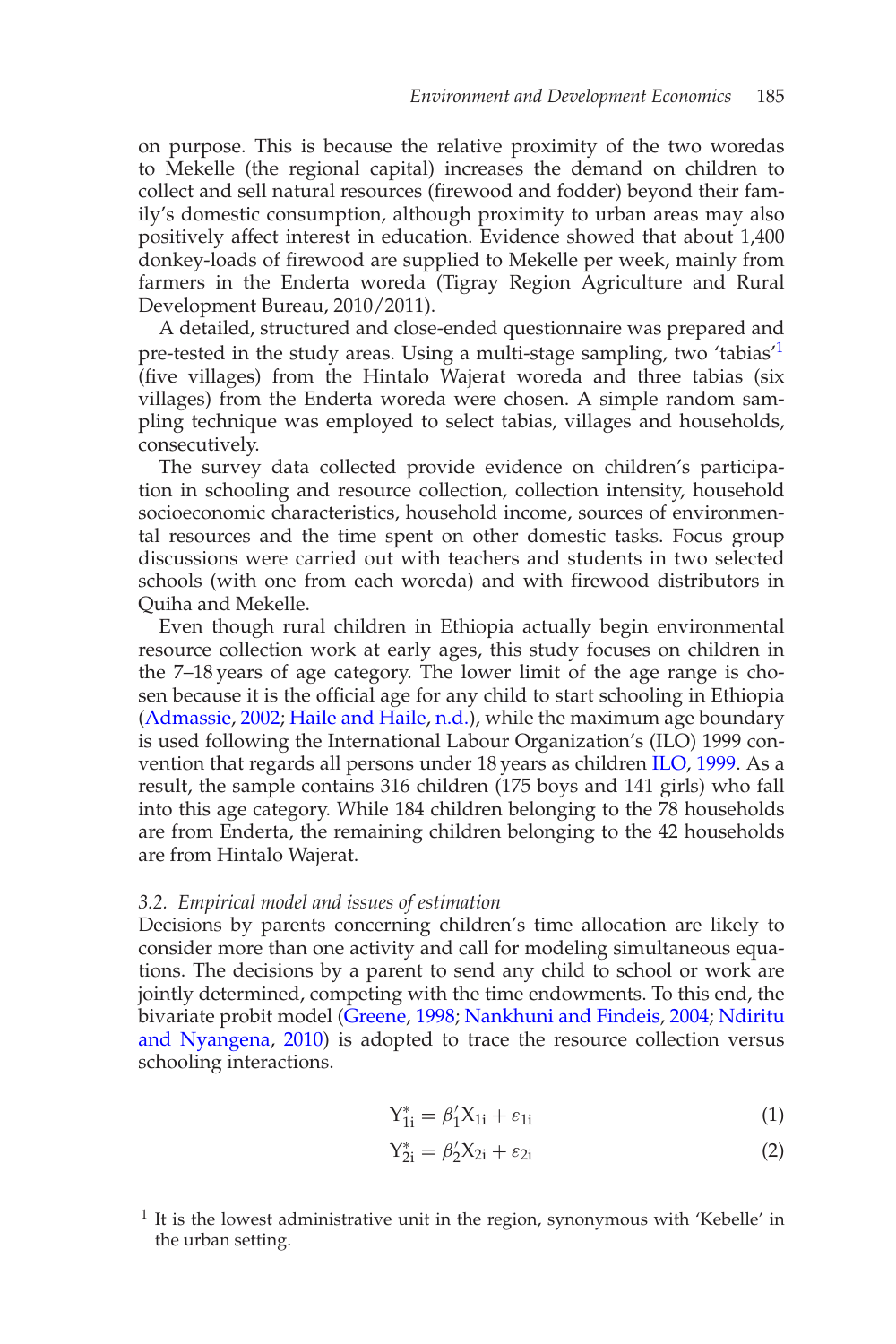where  $Y_{1i}^*$  and  $Y_{2i}^*$  are latent variables observed by the following conditions:

$$
Y_{1i} = 1
$$
 if  $Y_{1i}^* > 0$ ,  $Y_{1i} = 0$ , Otherwise  
\n $Y_{2i} = 1$  if  $Y_{2i}^* > 0$ ,  $Y_{2i} = 0$ , Otherwise.

 $Y_{1i}$  shows whether the child is currently attending school based on the question: 'Is [name of the child] attending school at present?'. The value is 1 if the answer is yes and 0 if the child is not attending school.  $Y_{2i}$  refers to whether [name of the child] participated in collecting at least one of the resources in the past seven days before the survey. The value is 1 if the answer is yes and 0 otherwise.

Both the schooling and collection participation choices are modeled as a function of some explanatory variables (the complete list and definition of these variables is given in Appendix A).  $\beta'_i$  is the vector of coefficients for the explanatory variables.  $\varepsilon_{1i}$  and  $\varepsilon_{2i}$  are the disturbance terms in the school attendance and resource collection participation activities, respectively. They are assumed to be independently and identically distributed as bivariate normal  $[\varepsilon_{1i}, \varepsilon_{2i}, \rho]$  ∼ bivariate normal.  $\rho$  stands for the correlation coefficient between the errors of schooling and resource collection participation equations.

Since environmental resource collection participation and school enrolment are likely to be jointly decided, the bivariate probit model is firstly estimated. If the  $\rho$  coefficient is statistically significant, involvement in schooling and resource collection participation are undertaken jointly. On the other hand, univariate probit models are used if the error terms are not correlated (Greene, 1998).

Because the children's time spent in collecting firewood, water and fodder increases with natural resources scarcity, their likelihood of attending school may be negatively affected the more time they spend on resource collection. Consequently, resource collection intensity is considered as an endogenous regressor in the schooling model.

$$
Y_{1i} = \beta'_1 X_{1i} + \omega Y_{3i} + \varepsilon_{1i} \tag{3}
$$

Here,  $Y_{3i}$  stands for the collection intensity for child  $i$  introduced as a continuous variable in the school participation model and  $\omega$  its coefficient.

If the resource collection intensity is an endogenous predictor in the school enrolment equation, the Rivers and Vuong (1988) correcting technique – the two-stage conditional maximum likelihood (2SCML) procedure – is preferred to other estimators. Greene (1998) argued that this procedure works well if at least one endogenous and continuous explanatory variable exists in the probit model. The computation of the 2SCML involves two steps. Firstly, a reduced form Ordinary Least Squares regression is carried out on collection intensity as a function of all exogenous explanatory variables, and the instrumental variable (IV), and then residuals are saved. Next, both the saved residuals and the endogenous collection intensity variable are included in the probit for schooling equation. If the standard *t*-statistics for the estimated coefficient of the residual is statistically different from zero, one can conclude that collection intensity is found to be endogenous in the school probit model (Wooldridge, 2002).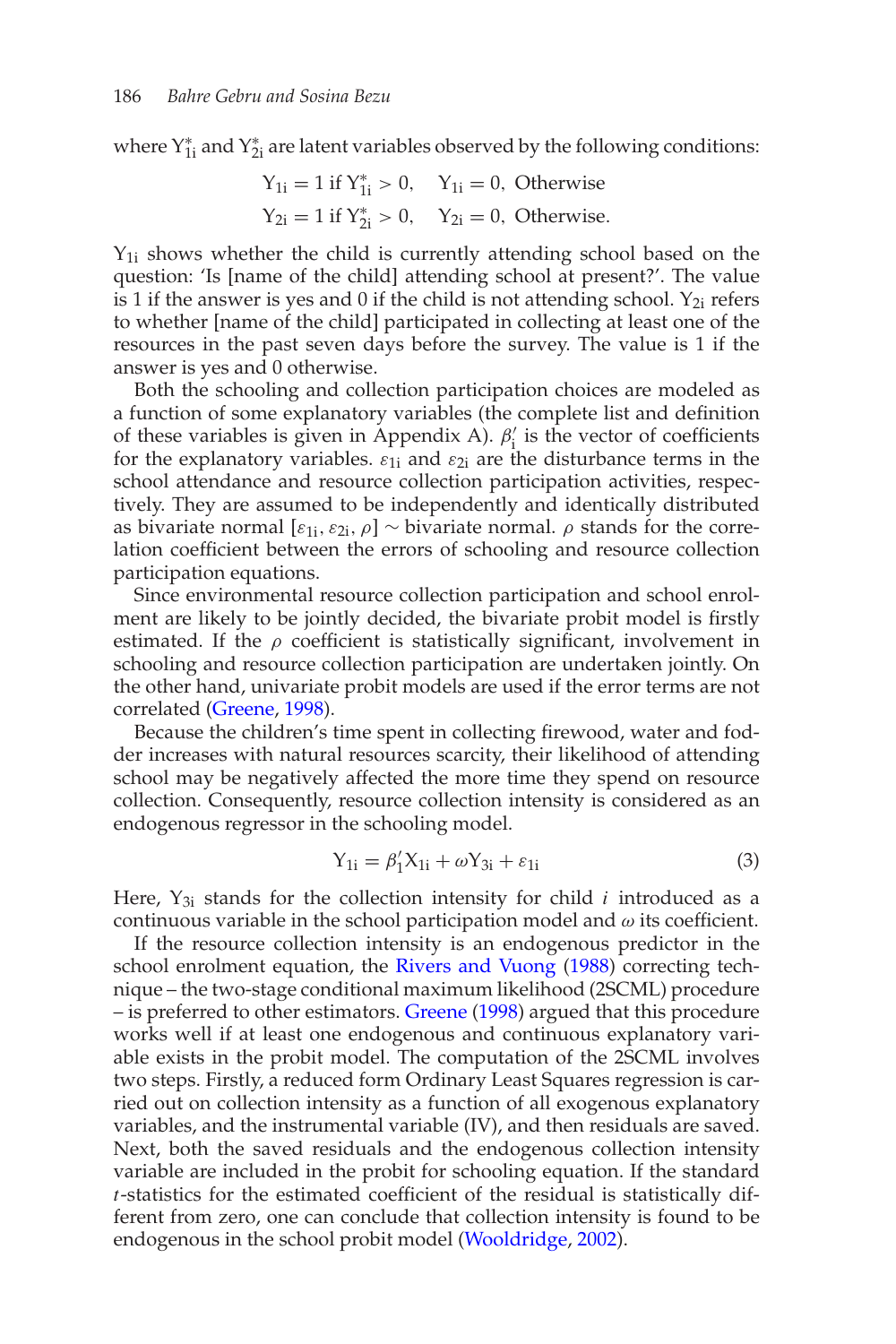The structural form equation for the school enrolment model (equation (3)) and the reduced form equation for the collection intensity model (equation (4)) are estimated, where 'X' stands for the common exogenous covariates in both equations and *Z* is an IV in the collection intensity model with  $\delta$  its coefficient.

$$
Y_{3i} = \theta' X_{3i} + \delta Z + \varepsilon_{3i} \tag{4}
$$

While Nankhuni and Findeis (2004) used wood and water scarcity variables and own-piped water access dummy as an IV instrument for resource collection intensity, Ndiritu and Nyangena (2010) employed the household energy fuel expenditure and the ratio of children who collect resources in a household to family size as justifiable instruments. However, the number of donkeys in each household is chosen here as a valid instrument for resource intensity to judge the impact of environmental resource collection work on the likelihood of a child's enrolment. Most of the sample households interviewed have acknowledged the importance of such animals on resource fetching. The presence of donkeys is expected to increase the resource collection time as parents may intentionally demand that their children fetch firewood and fodder resources that can be sold in the markets in Quiha town and Mekelle city. When freed from resource-fetching tasks, donkeys also transport cereals to (and from) grinding mills and salt from Arho, a salt-rich area in the Afar region. Hence, the number of donkeys does not directly affect child schooling. This, therefore, justifies the appropriateness of this instrument.

#### **4. Discussion**

#### *4.1. Descriptive statistics*

Descriptive analysis (table 1) shows that about 79 per cent of the households are male headed. On average, the age of household heads is found to be 48 years and about 33 per cent of them are literate. In 75 per cent of the households, the parents live together. The mean household size is seven. The composition depicts that each family has an average of three individuals within the 7–18 years age range. The average number of elderly (above 60 years) is one per household. Households have an average monthly per capita income of about 84.7 ETB (Ethiopian Birr2) from various sources of income.

Children on average make three trips per week for resource collection, one trip per each resource. Every week they spend about seven hours on firewood, 1.5 hours on water and 2.5 hours on fodder collection (see table 2). The most variation is noted in the collection time of firewood, followed by the collection time of fodder and water. Moreover, significant variation in collection intensity is noticed across boys regarding the time spent in each resource collection. On average, parents collected firewood two times per week, water three times per week and fodder once per week, spending a total of 25 hours on resource collection.

<sup>2</sup> During data analysis, the official exchange rate was  $US$1 = 13.56 ETB$ .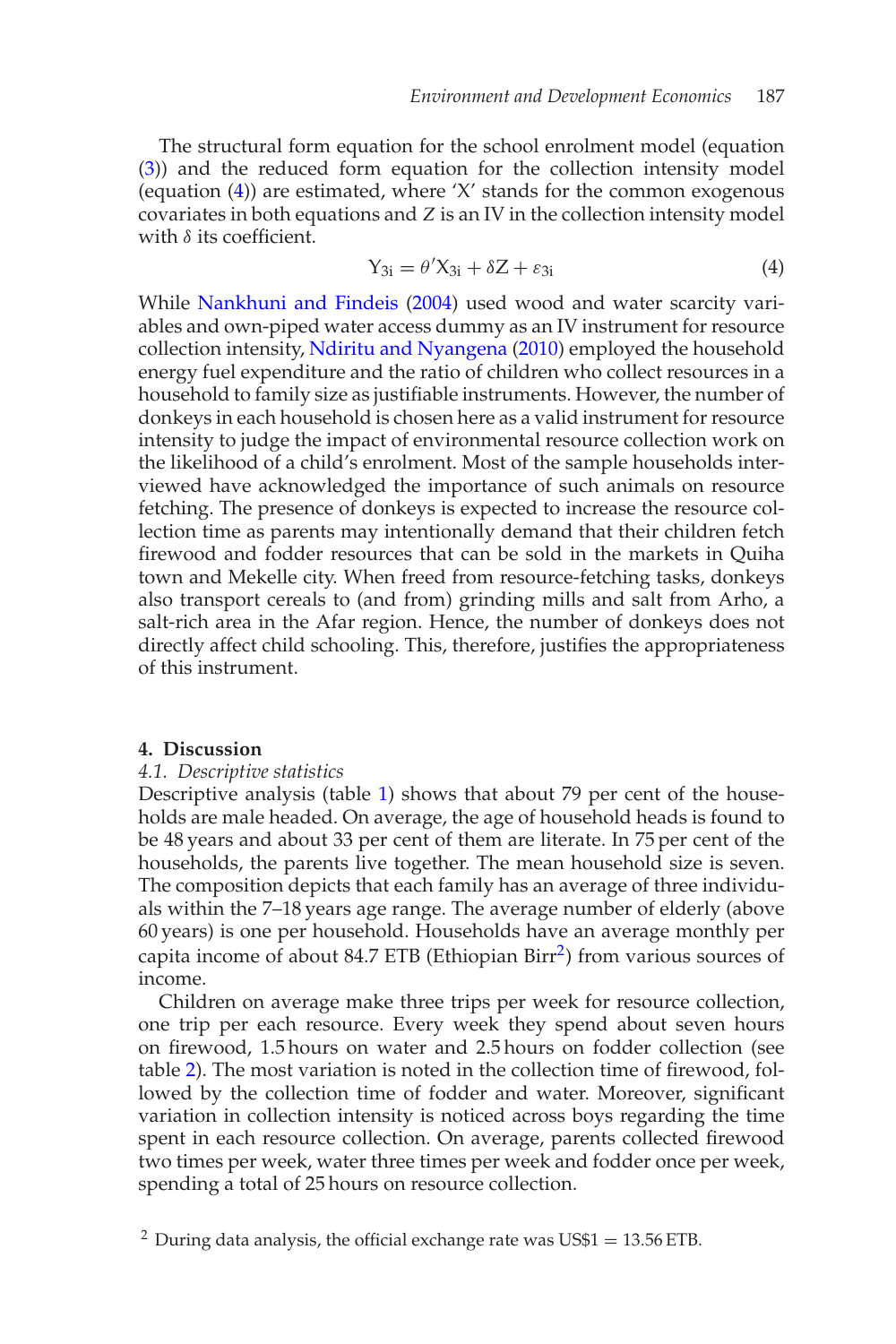| Household characteristics                           | Mean   | Standard deviation | Minimum  | Maximum        |
|-----------------------------------------------------|--------|--------------------|----------|----------------|
| Male-headed<br>households (ratio)                   | 0.792  | 0.408              | $\Omega$ | 1              |
| Parents living together<br>(ratio)                  | 0.750  | 0.435              | $\Omega$ | 1              |
| Household head's age                                | 48.017 | 9.706              | 28       | 68             |
| Literate household<br>heads (ratio)                 | 0.325  | 0.470              | 0        | 1              |
| Household size                                      | 6.458  | 1.748              | 3        | 11             |
| Monthly per capita<br>income (ETB)                  | 84.684 | 42.781             | 33       | 333            |
| Household composition (number)                      |        |                    |          |                |
| Members 1–6 years                                   | 1.050  | 0.897              | 0        | 4              |
| Members 7–18 years                                  | 2.633  | 1.053              | 1        | 6              |
| Members 19-24 years                                 | 0.658  | 0.783              | 0        | 3              |
| Members 25-60 years                                 | 1.733  | 0.590              | 0        | 4              |
| Members above<br>60 years                           | 0.383  | 0.638              | O        | $\overline{2}$ |
| Dependents $\left( < 7 \right)$ and<br>$>60$ years) | 1.475  | 0.970              | 0        | 4              |

Table 1. *Summary statistics of households' socioeconomic characteristics*

Because parents, particularly fathers, collect firewood from the forest areas travelling for a long time, children spend less than half of the time that their parents spend on resource collection. Boys and fathers spent about double the time in search of the resources as compared to girls and mothers, respectively. It is not astonishing for boys and fathers to spend a higher proportion of time on firewood collection, since its sources are the lowland areas adjacent to Afar regional state. Boys and girls spent an almost equivalent time on fetching water. However, the amount of time that mothers spent on this resource is about 14 times higher than that spent by fathers, showing that collecting water is mainly the task of women. Fathers spent more than double the time relative to children on gathering fodder resources. In this case, girls and mothers are almost freed, probably because collecting fodder is considered as the task of male members of the household, as in other parts of Tigray. Here, the importance of pack animals, particularly of donkeys, is significant in transporting these resources. On average, the respondents have about two donkeys.

A focus group discussion conducted with students in selected schools revealed that fathers wake up their children in the middle of night for firewood collection. This is confirmed by a group of firewood distributors in Mekelle and Quiha, who reveal that they receive firewood from farmers mostly delivered by children. Students usually purchase their educational equipment by selling firewood. The marketing channel of firewood passes through many hands, where the lowlanders supply to the highlanders, who in turn deliver it to the main firewood distributors in Quiha and Mekelle.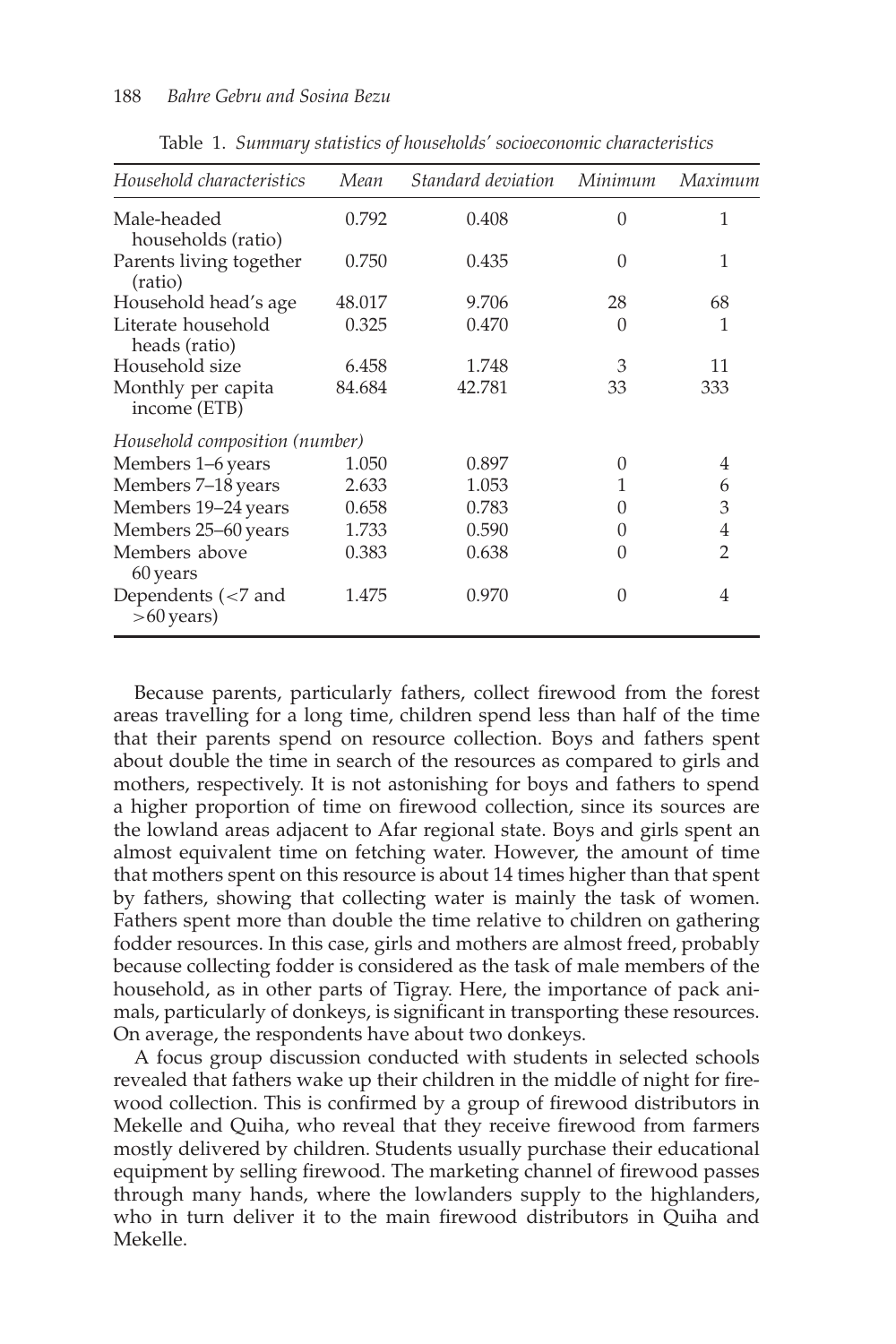| Group                       | Mean time for firewood |           |      | Mean time for water |      |      | Mean time for fodder |            |      | Average MPW |          |            |           |
|-----------------------------|------------------------|-----------|------|---------------------|------|------|----------------------|------------|------|-------------|----------|------------|-----------|
|                             | Trip                   | Coll      | Frea | <b>TPW</b>          | Triv | Coll | Frea                 | <b>TPW</b> | Triv | Coll        | Frea     | <b>TPW</b> |           |
| Children                    | 152.6                  | 78.4      | 1.2  | 401.9               | 11.1 | 17.5 | 1.2                  | 86.2       | 35.3 | 55.5        | 0.7      | 152.5      | 641.0     |
| <b>Boys</b>                 | 199.6                  | 77.9      | 1.2  | 503.4               | 12.5 | 19.8 | $1.0\,$              | 96.2       | 56.1 | 85.0        | 1.1      | 240.7      | 840.0     |
| Girls                       | 94.4                   | 79.1      | 1.1  | 276.0               | 9.3  | 14.7 | 1.3                  | 73.8       | 9.59 | 18.9        | 0.2      | 43.1       | 393.0     |
| Variance of collection time |                        | 251,793.6 |      |                     |      |      | 25,770.7             |            |      |             | 73,155.7 |            | 453,835.5 |
| Boys                        |                        | 345,926.1 |      |                     |      |      | 31,958.5             |            |      |             | 97,363.5 |            | 622,402.4 |
| Girls                       |                        | 107,726.3 |      |                     |      |      | 17.984.6             |            |      |             | 21.814.2 |            | 135,877.1 |
| Parents                     | 343.8                  | 107.0     | 1.6  | 768.7               | 42.6 | 74.5 | 3.2                  | 430.8      | 70.2 | 107.1       | 1.3      | 312.4      | 1512.0    |
| Father                      | 326.5                  | 94.5      | 1.2  | 721.0               | 4.2  | 8.8  | 0.3                  | 28.3       | 68.8 | 103.3       | 1.3      | 307.1      | 1056.0    |
| Mother                      | 17.3                   | 12.5      | 0.4  | 47.7                | 38.4 | 65.8 | 2.9                  | 402.5      | 1.4  | 3.8         | 0.02     | 5.3        | 455.0     |

Table 2. *Weekly time (minutes) spen<sup>t</sup> on resource collection*

*Notes*: For each resource, Trip refers to the double trip travel time per week, Coll to the time spen<sup>t</sup> on resource collection per week, Freq to the resource collection frequency per week, and TPW to the total time spen<sup>t</sup> on the resource collection. Average MPW is used to represen<sup>t</sup> the average mean time in minutes spen<sup>t</sup> on all three resources per week. All times are given in minutes.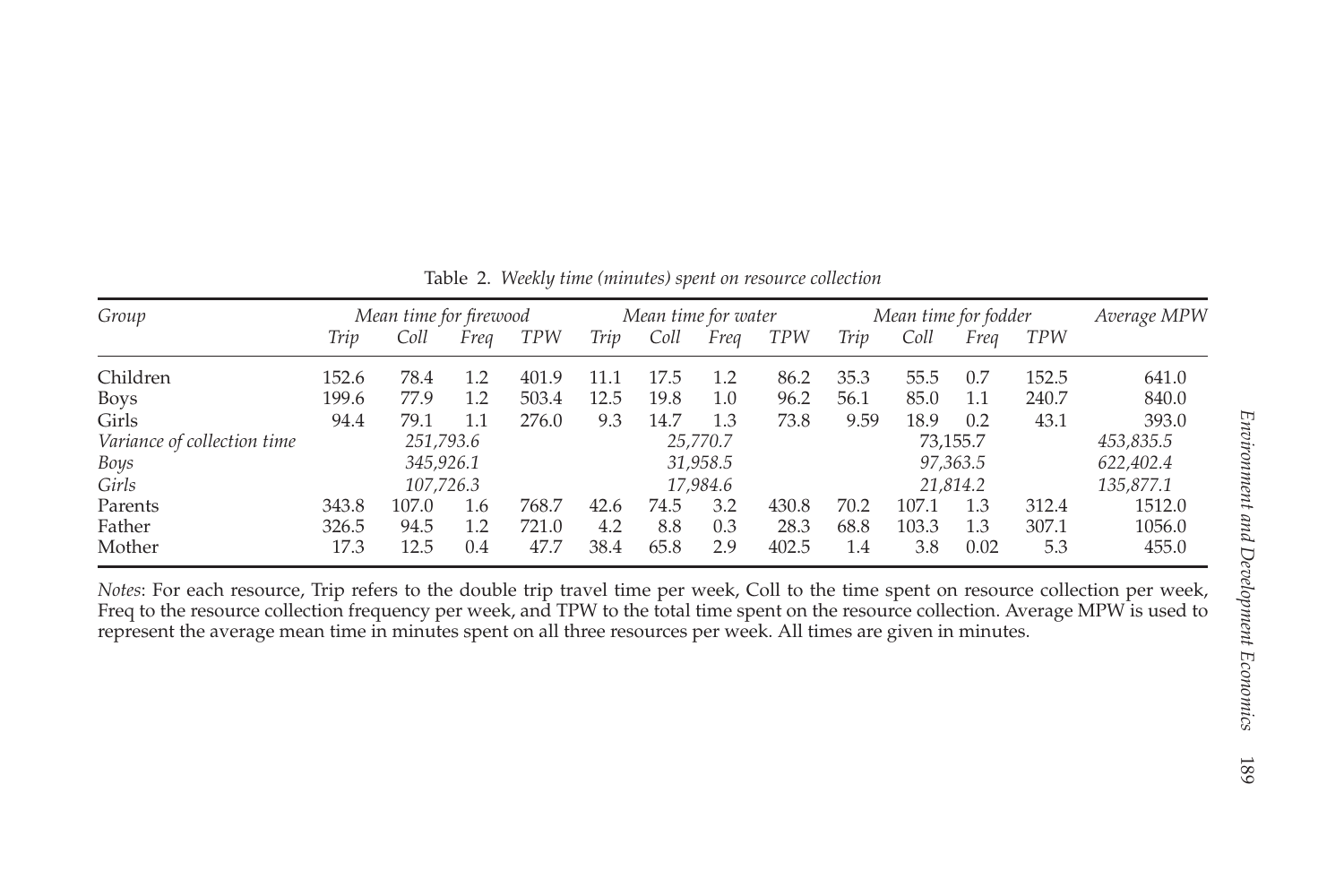| <i>Indicators</i>         | Firewood<br>Forest | Water<br>Village taps | Fodder<br>Farmland |
|---------------------------|--------------------|-----------------------|--------------------|
| Travel time (minutes)     | 390.3              | 37.0                  | 97.2               |
| Collection time (minutes) | 180.3              | 67.0                  | 159.1              |
| Total time (minutes)      | 565.3              | 104.0                 | 256.3              |
| % of households           | 89.2               | 90.8                  | 95.0               |

Table 3. *Basic sources of environmental resources and mean time spent*

About 89 per cent of the households have identified forests as an important source of firewood (table 3). Households spent more than nine hours on forest firewood, of which the largest proportion (about seven hours) is assigned to travelling. Likewise, 91 per cent of the households have recorded village taps as a dominant source of water where queuing takes more than an hour.

A useful observation is that almost all of the households fetch water from the village taps except in the village of Hilishe, tabia Derge-Ajen in the Enderta woreda. In this village, households fetch water almost entirely from a river.

The regional government of Tigray has constructed 7,241 water sources throughout the region during the last eight years (Tigray Region Water Resources Bureau, 2010/2011). However, there are 1,009 public water sources that are not functioning well. The Bureau claims that 50 per cent of the dysfunctional water taps in urban areas and all of the dysfunctional taps in rural areas have problems that could easily be repaired. This could be one possible explanation for the long time spent on queuing for water (1 hour and 7 minutes, on average). Households are observed fetching water on a three-day round basis and compete for water line-up from 3 a.m. in the morning, particularly during social occasions (wedding and holidays). Concerning fodder, own-farmland is the most common source of fodder for 95 per cent of the sample households, demanding a total time of 4.3 hours.

Parents reported that there exists lack of grazing land in some of the study areas and since livestock demand fodder and water, one can argue that this will exacerbate the possibility of involvement in resource collection. The respondents own an average of five livestock and the amount of fodder (straw, stalks, etc.) they collect from their cultivated farm was about 17 donkey-loads. Households indicated that they expected their total expenditure on fodder resources to be about ETB 401 in the survey year. Households cultivated an average farm size of about 6 'tsimdi'.3

Of the total households interviewed, we found 316 children in the 7–18 years age range. While 75 children (37 boys and 38 girls) are reported to be out of school, we found 29 children (21 boys and eight girls) who did not participate in resource collection during the reference period. Whether children are specializing in schooling, resource collection or a joint

 $3$  A 'tsimdi' is equivalent to 0.25 ha.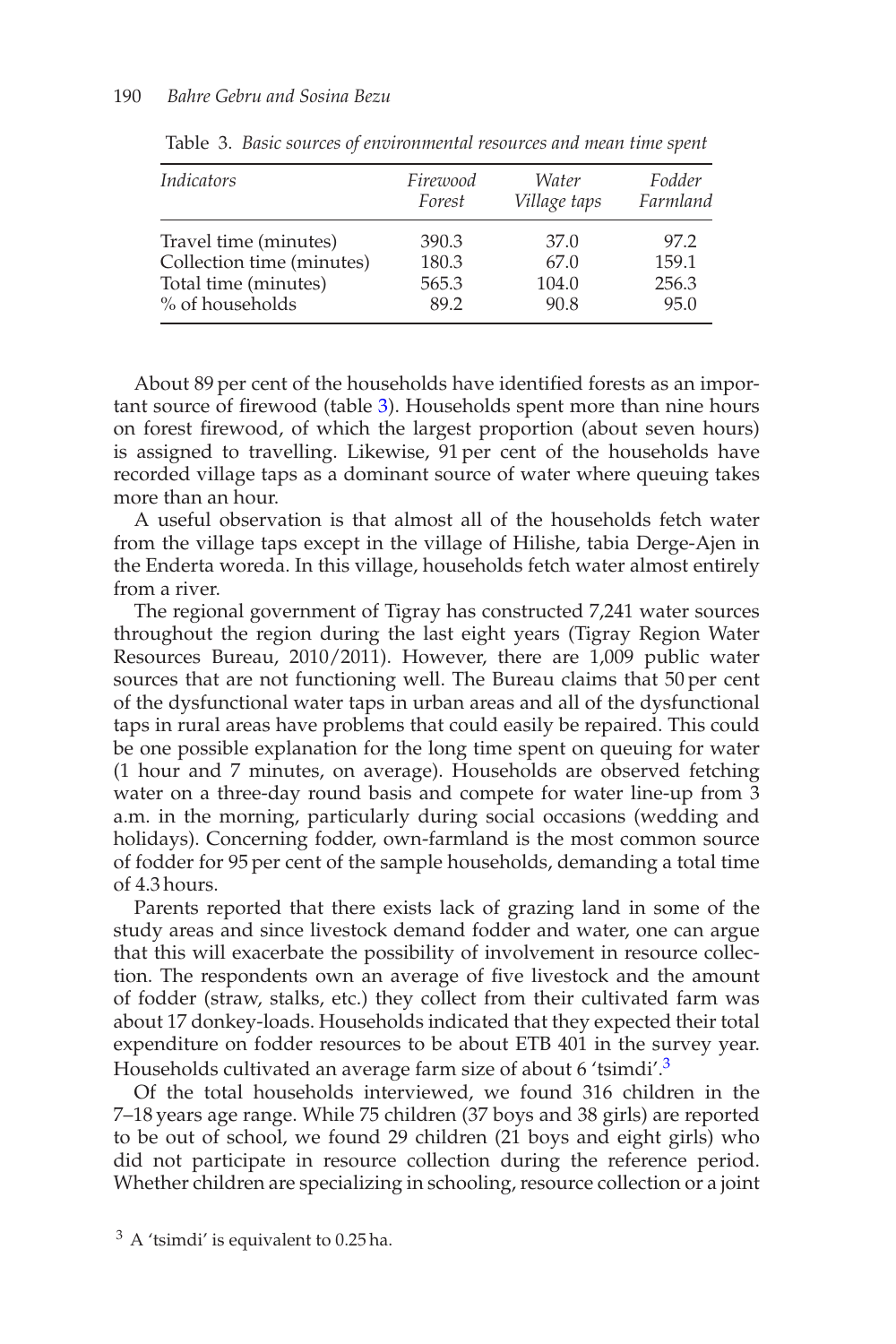

**Other domestic activities** 

Figure 1. *Mean time (hours/week) spent on other household work by children*

combination of the two tasks, or left idle from such activities is an interesting point in the economics of child labor. The majority of the children (about 69 per cent) are simultaneously undertaking both tasks, followed by involvement in collection only (about 22 per cent), schooling only (about 7 per cent), and neither of the tasks (about 2 per cent). About 9 per cent of the male children in our sample were engaged in schooling only, 18 per cent in resource collection only and 70 per cent in both activities. The remaining 3 per cent were neither attending school nor collecting resources at the time of data collection. On the other hand, for the female children the comparable figures were 5 per cent for schooling only, 26 per cent for resource collection only and 68 per cent for both activities. Only 1 per cent were left idle from both tasks. The figures clearly indicate that proportionately more girls are engaged in resource collection than boys. As might be expected, rural children are also involved in other household activities such as animal herding, child care, cooking and cleaning. Children spent about 25 hours per week on all other household activities (figure 1), with the highest portion of time (about 11 hours/week) spent on herding animals, followed by cleaning and cooking (about 10 hours). Female children spent about 29 hours per week on such tasks, where cleaning and cooking accounts for 18 hours per week. Boys spent about 22 hours on these other household activities, with herding taking the largest share – about 17 hours per week.

Similarly, men and women jointly spent about 60 hours per week on such activities, with the highest amount (38 hours) reported on cleaning and cooking and the lowest (12 hours) amount on animal herding. The time spent by women on those other domestic works outweighs that of their male counterparts by more than three times.

The mean grade attained for school-attending children is grade 5 for the whole sample and is the same across genders. As shown in figure 2, 47 per cent of the students are enrolled in lower primary school, 44 per cent in upper primary school, 8 per cent in lower secondary school, and the remaining 1 per cent in preparatory school level.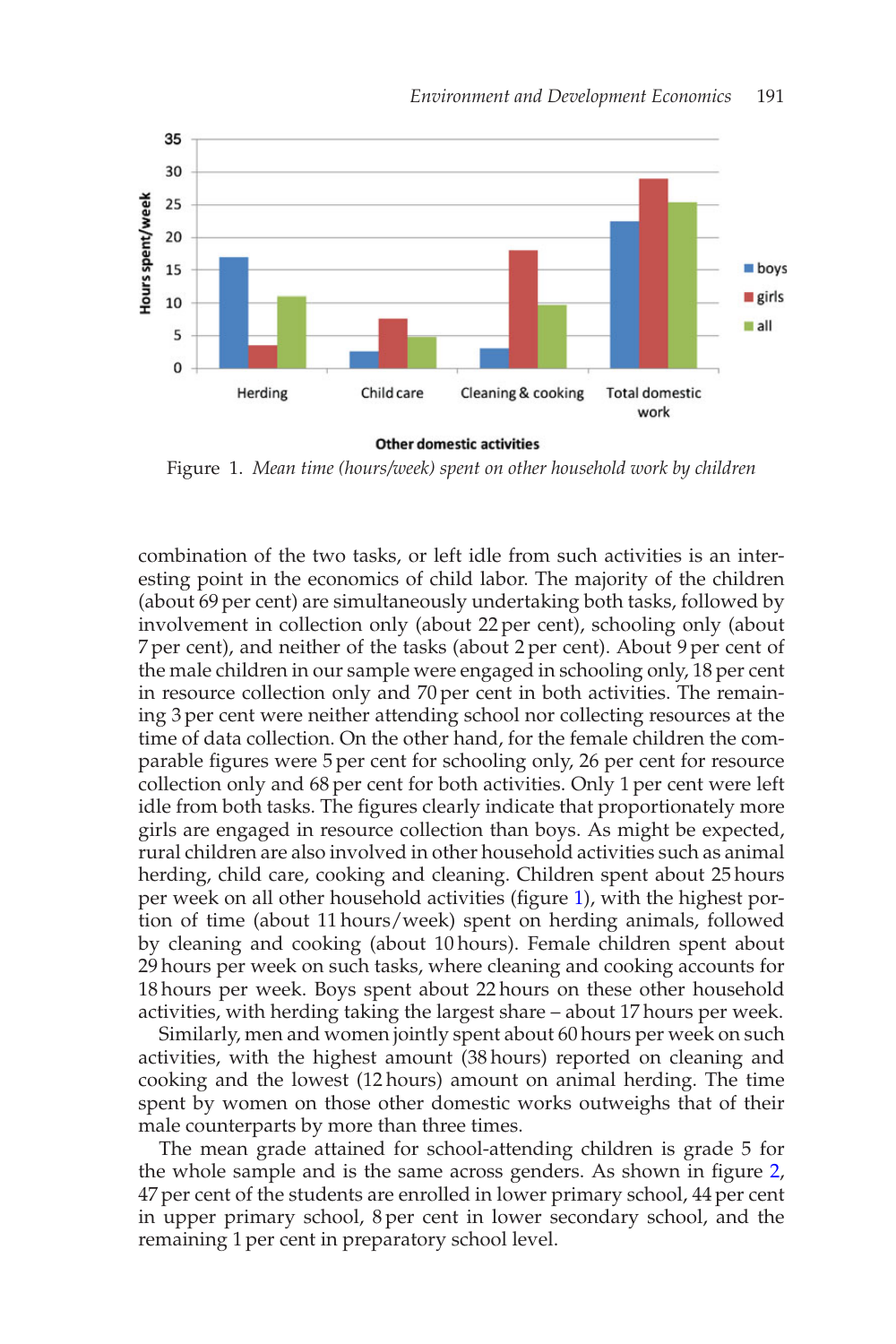

Figure 2. *Distribution of students across grades*

School enrolment declines rapidly in both sexes as one goes to the higher grade levels. A relatively fast decline is noticed among female children; possible explanations may be found in the traditional practices associated with early marriage and the high burden of domestic work. The mean time children spend on school work is about three hours per day which is also equal for both boys and girls.

The survey data revealed that about 24 per cent of the children were not enrolled in school. The reasons given by parents for not sending children to school include huge domestic work burden (16 per cent), resource collection burden (13 per cent), preference for informal education (9 per cent), and others.<sup>4</sup> The relatively lower rates of enrolment at higher grades indicate that there may be significant dropout and repetition. In our sample, we found 17 children with a repetition experience and 16 children with a dropout experience for at least a certain time. Repetitions and dropouts are higher for girls than for boys: 14 versus three for repetition and 11 versus five for dropout cases, respectively. This is in line with the report at the regional level. A high repetition rate is observed among girls of grades 4–8 and high dropout for girls enrolled in grades 5–8 in Tigray during the 2005/2006 academic year (Tigray Region Education Bureau, 2009/2010).

The focus group discussions carried out with selected teachers and students show that resource scarcity has an adverse effect on school enrolment. Even for those who are already involved in school, many students are not able to do their homework on time due to long hours of work on environmental resource collection. Households with large farm sizes are also reported to reduce their children's probability of attending school through greater demands for farm work.

#### *4.2. Determinants of children's resource collection intensity*

Table 4 reports results from the 2SCML. While the first column shows results from estimating the reduced form of resource collection intensity

<sup>&</sup>lt;sup>4</sup> Some parents gave more than one reason. Thus, the answers may not necessarily sum to 100 per cent.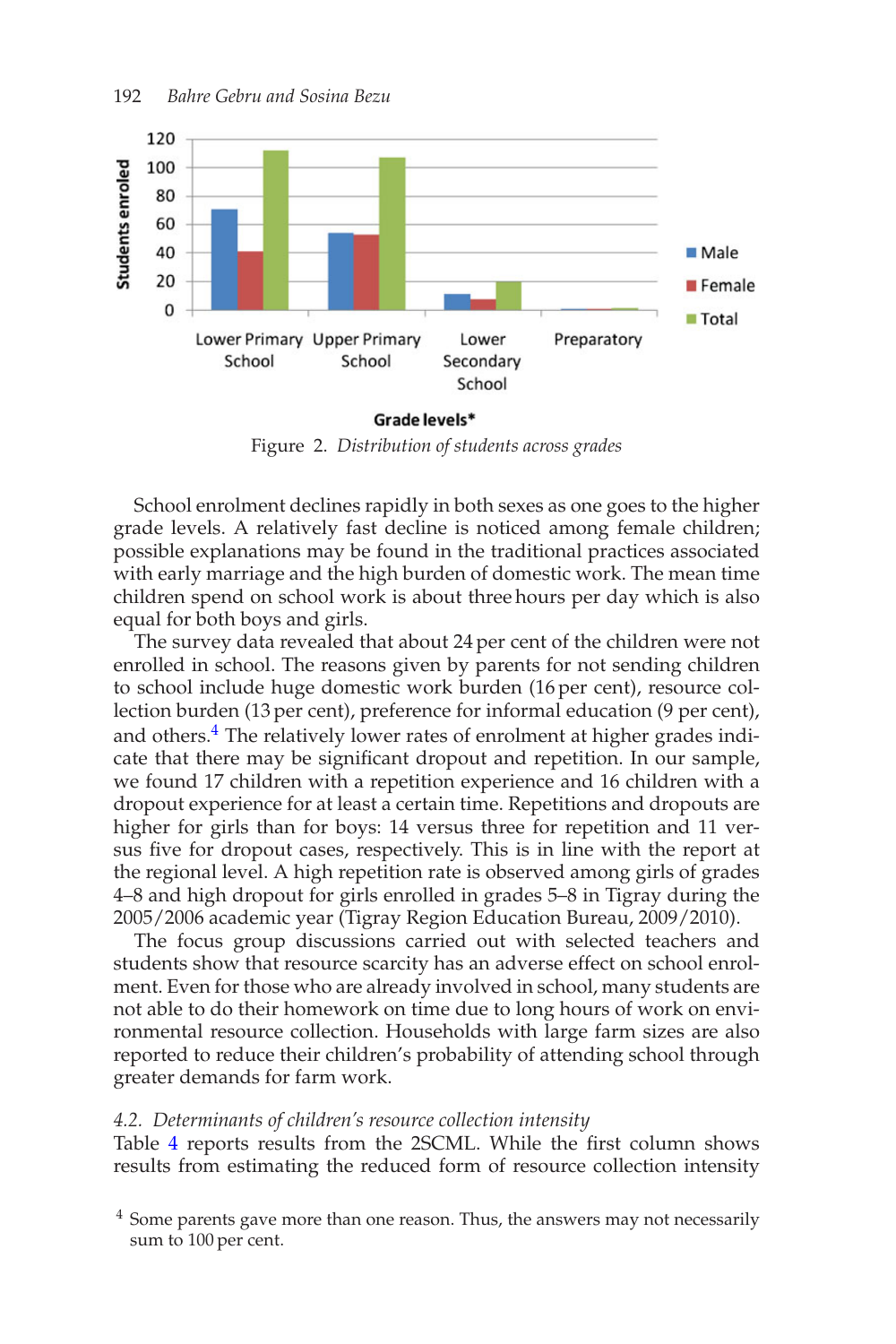| Descriptions                           | Collection intensity |        | Collection School enrolment |        |  |
|----------------------------------------|----------------------|--------|-----------------------------|--------|--|
| Variables                              | Coefficient          | P >  t | Marginal effects            | P >  Z |  |
| Constant                               | $-4.557$             | 0.12   |                             |        |  |
| Ln(collection time)                    |                      |        | $-0.225**$                  | 0.02   |  |
| Male headship                          | $-0.489$             | 0.12   | $-0.058$                    | 0.41   |  |
| Literate head                          | $0.504**$            | 0.02   | $0.249***$                  | 0.00   |  |
| No. children                           | $-0.128$             | 0.22   | $-0.069***$                 | 0.01   |  |
| Ln (Income)                            | $-0.242$             | 0.47   | 0.036                       | 0.63   |  |
| No. livestock                          | $0.089*$             | 0.09   | $0.034**$                   | 0.05   |  |
| Farm size                              | $-0.176***$          | 0.01   | $-0.059**$                  | 0.02   |  |
| Dependents                             | 0.060                | 0.66   | $-0.029$                    | 0.28   |  |
| Own child                              | 0.307                | 0.38   | $0.354***$                  | 0.00   |  |
| Hintalo dummy                          | $-0.140$             | 0.60   | 0.018                       | 0.77   |  |
| Child is a girl                        | $-0.483**$           | 0.02   | $-0.087$                    | 0.28   |  |
| Child age                              | $0.940***$           | 0.00   | $0.445***$                  | 0.00   |  |
| Age squared                            | $-0.027**$           | 0.02   | $-0.016***$                 | 0.00   |  |
| <b>Father hours</b>                    | $0.017*$             | 0.07   | 0.004                       | 0.13   |  |
| Mother hours                           | 0.005                | 0.68   | $-0.002$                    | 0.54   |  |
| Domestic work hours                    | $-0.001$             | 0.92   | $-0.002$                    | 0.17   |  |
| Child is a girl*ln(collection<br>time) |                      |        | $-0.032$                    | 0.26   |  |
| No. donkeys                            | $0.296***$           | 0.01   |                             |        |  |
| Residuals                              |                      |        | $0.218**$                   | 0.03   |  |
| Summary statistics of the models       |                      |        |                             |        |  |
| No of observations                     | 316                  |        | 316                         |        |  |
| $R^2$                                  | 0.282                |        |                             |        |  |
| Log pseudo likelihood                  | $-129.40$            |        |                             |        |  |
| Wald $\chi^2$                          | 92.04                |        |                             |        |  |
| Iterations completed                   |                      |        | $\overline{4}$              |        |  |
| Correct predictions                    |                      |        | 81.33%                      |        |  |

Table 4. *Estimated results of resource collection intensity and school enrolment*

*Notes*: \*Significant at 10%; \*\*significant at 5%; \*\*\*significant at 1%.

equation, the second column shows results from the probit model for school enrolment equation. Residuals from the resource collection intensity equation are included as an additional regressor in the schooling model to control and test for the endogeneity of resource collection intensity.<sup>5</sup>

An Ordinary Least Squares regression of the resource intensity model indicates that about 28 per cent of the variation in resource collection intensity is explained by the predictor variables included in the model. Thus, the model fits the data reasonably well.

<sup>5</sup> A bivariate probit model has been estimated to test for the joint decision by households on child school enrolment and child resource collection participation. However, we find no evidence of joint decisions on schooling and resource collection. Results from this estimation can be requested from the authors.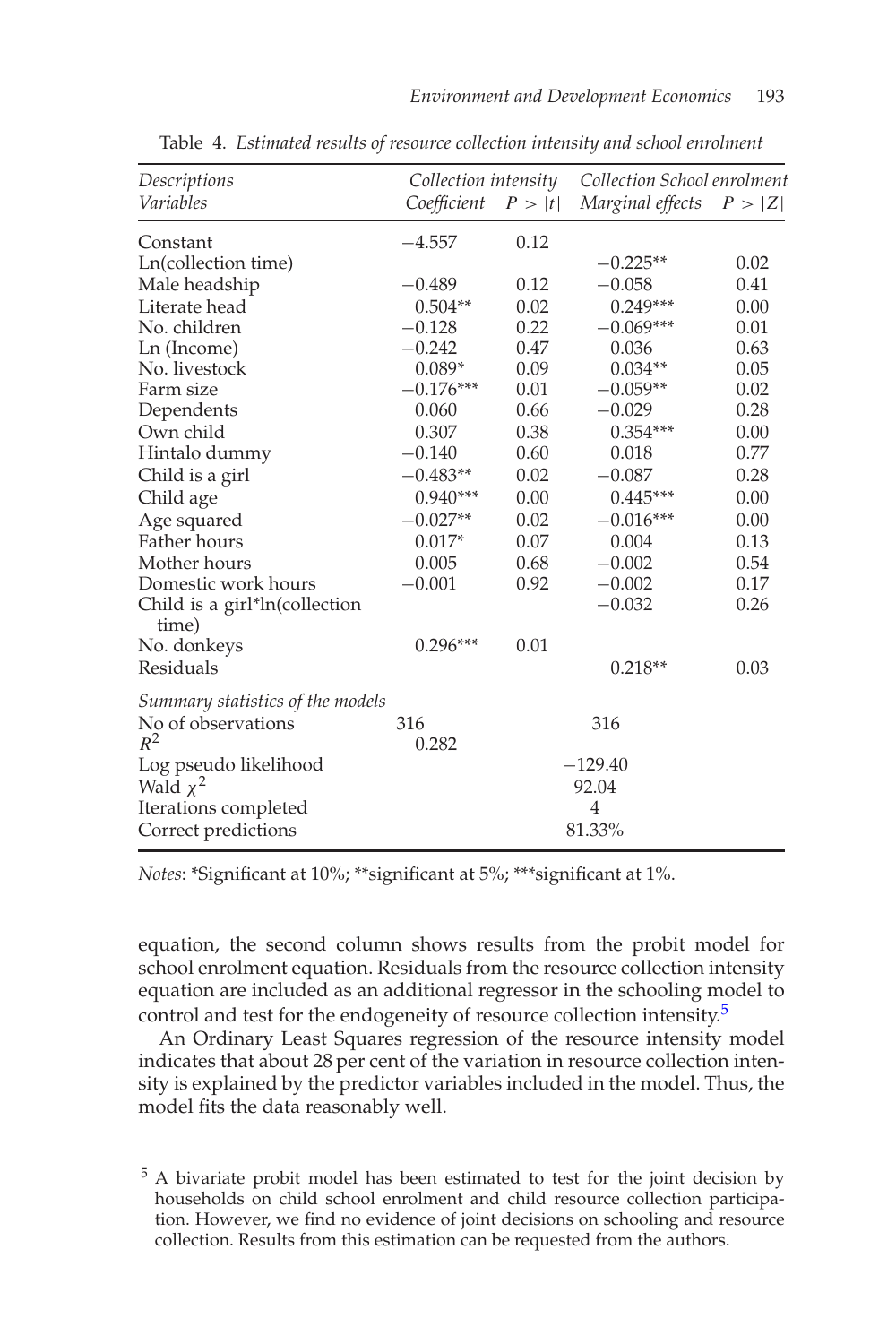The first stage estimation (the collection intensity model) in the 2SCML procedure shows that the number of donkeys, used as an instrument for the endogenous 'ln(collection time)' variable, is statistically significant at the 1 per cent level. When the household owns an extra donkey, other things being constant, a 30 per cent increase in collection intensity per week is expected by the child. This is not unusual, especially in the Enderta woreda where firewood is continuously supplied to Mekelle city on a daily basis.

The 'literate head' variable in the resource collection intensity model conveys that children living in households with literate household heads spend an average 50 per cent more time per week on resource collection compared to children living in households with illiterate household heads, holding other variables constant. This seems contrary to the expectation that educated household heads have a better understanding of the adverse effect of child labor and hence would not involve their own children in such activities. A possible reason is that household heads with some schooling are likely to be occupied by tabia-based government administrative issues in the rural areas. The same holds true for the religious and spiritual leaders (the other group of literate household heads), who are always busy with social issues. They lack time to collect resources by themselves and are often too poor to hire daily laborers on their behalf.

When the number of livestock owned by the household increases by one, holding other things constant, children will spend about 9 per cent more time per week on resource collection. In this regard, the results are inconsistent with Heltberg *et al*.'s (2000) report that livestock ownership had a positive significant effect on alternative private energy consumption like animal dung. Even though large livestock size can protect children from frequently collecting firewood through animal dung, it can result in higher demand for fodder and water resources. Thus, the time spend on fodder and water collection may exceed the time saved by using dung instead of collecting firewood. With the prevailing feed resource scarcity (Gebremedhin *et al*., 2002), this finding seems valid particularly in Tigray where farmers have started to keep their livestock at home as grazing land is under pressure.

The statistically significant negative coefficient of the 'Farm size' variable suggests that a one-fourth of a hectare increase in farm size operated by the household reduces children's expected weekly resource hours' burden by about 18 per cent, with other variables held fixed. This is as would be expected since greater amounts of fodder and crop residues can be obtained with larger farm sizes, thus reducing the resource collection intensity among rural children. These findings are in line with the results of Heltberg *et al*. (2000), where larger land holdings reduce resource collection time and increase consumption of private fuels generated from own farmland in rural India.

The child labor literature gives considerable attention to the potential gender-based work differentials and its consequent implication on work hours. Our results reveal that, relative to boys, girls spend about 48 per cent less time per week on collection activities. This suggests that while boys are less involved in resource collection, those that are involved spend more time (hours per week) than girls on environmental resource collection.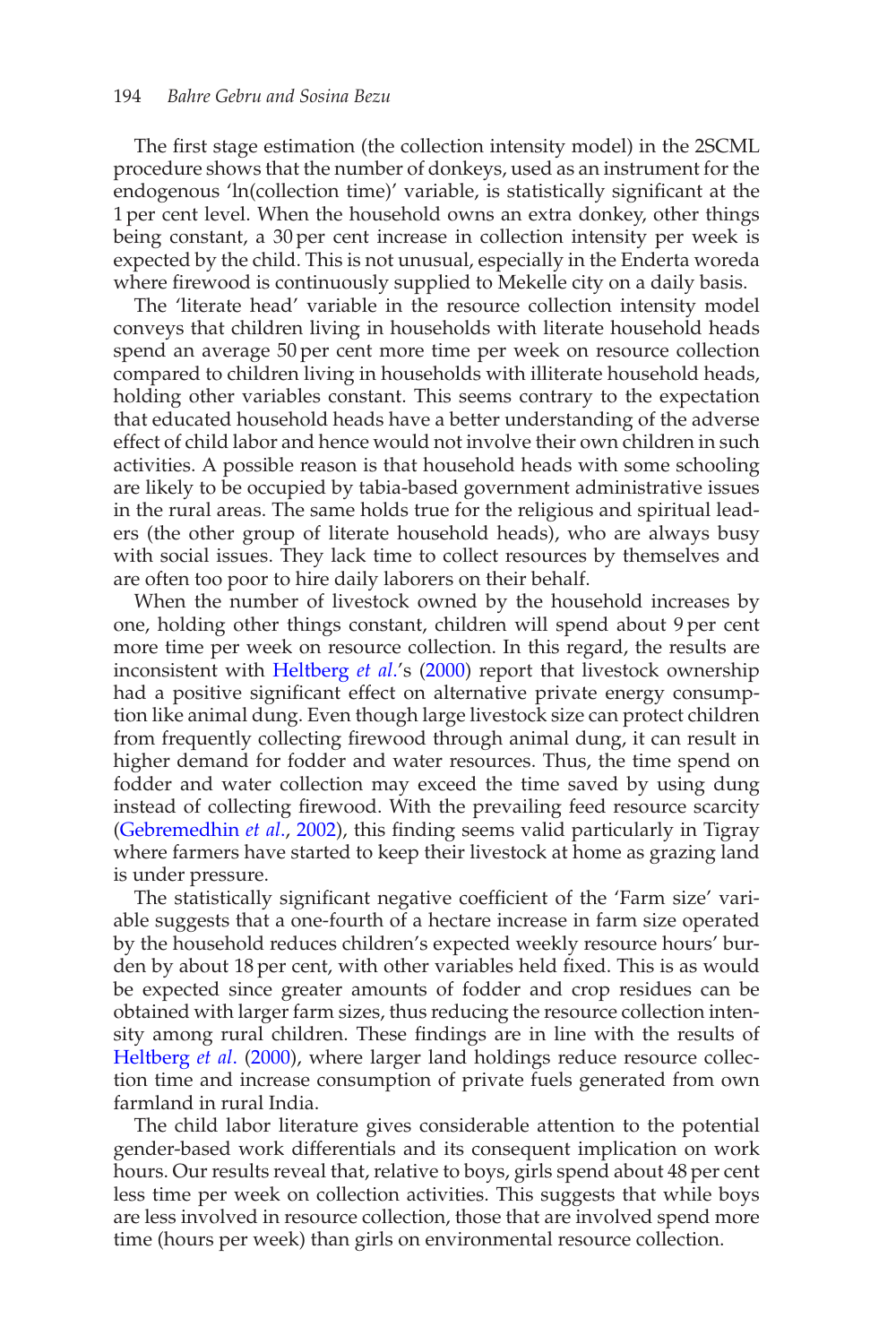As children get older, one can expect that they are more likely to be engaged in firewood, water and fodder resource collection activities. Our findings also reveal that older children spend more collection hours in relation to the younger ones. Previous studies (Psacharopoulos, 1997; Okpukpara and Odurukwe, 2006; Nkamleu, 2009) confirm this finding. On the other hand, our results show that collection intensity per week falls non-linearly with a child's age.

When a child's father increases his weekly resource collection time by one hour, the weekly collection time for his child is expected to increase by about 2 per cent, although this is only weakly significant. While this result contradicts the findings in Malawi (Nankhuni and Findeis, 2004), it resonates with the results from Kenya (Ndiritu and Nyangena, 2010). This is likely to happen because, while their fathers collect high quality firewood, children may collect the 'thick firewood' and keep the donkeys for transporting the resources side by side. Fodder resources are also commonly transported by donkeys and, thus, children actively participate in such tasks helping their fathers.

#### **5. Children's resource collection work and school enrolment**

The goodness-of-fit measure of a probit model is obtained by using the percentage of correctly classified observations. It shows the number of times the predicted and actual values of the dependent variable match. The overall percentage correctly predicted reflects a weighted average of the two (Wooldridge, 2002; Verbeek, 2004; Cameron and Trivedi, 2009). Accordingly, the probit model for schooling correctly predicts 'the child attends school' about 92.12 per cent of the time and 'the child does not attend school' about 46.67 per cent of the time. The schooling model, in general, has correctly classified about 81.33 per cent of the observations. Since 'it gives the rough gauge of the magnitude of the marginal effect' Cameron and Trivedi, 2009, the interpretations of the results from such models are made using the marginal effect at the mean concept.

Residuals in the school probit model have a positive coefficient and are statistically significant at the 5 per cent level. Hence, there is substantiation to endogeneity of resource collection intensity in the schooling model supporting the use of an IV in our estimation process. The coefficient on resource collection intensity is negative and significant at the 5 per cent level.

A 10 per cent increase in resource collection time is associated with a decrease of approximately 2.3 per cent in the probability of attending school by a child. In other words, an increase of one hour per week on resource collection<sup>6</sup> is associated with a more than 2 per cent decline in the probability of school enrollment. When environmental resource degradation causes scarcity of natural resources, the likelihood of not attending school will be aggravated through the opportunity cost of time spent on resource collection. The escalating demand for firewood, land

 $6$  A 10 per cent increase in resource collection time is equivalent to 1.1 hour.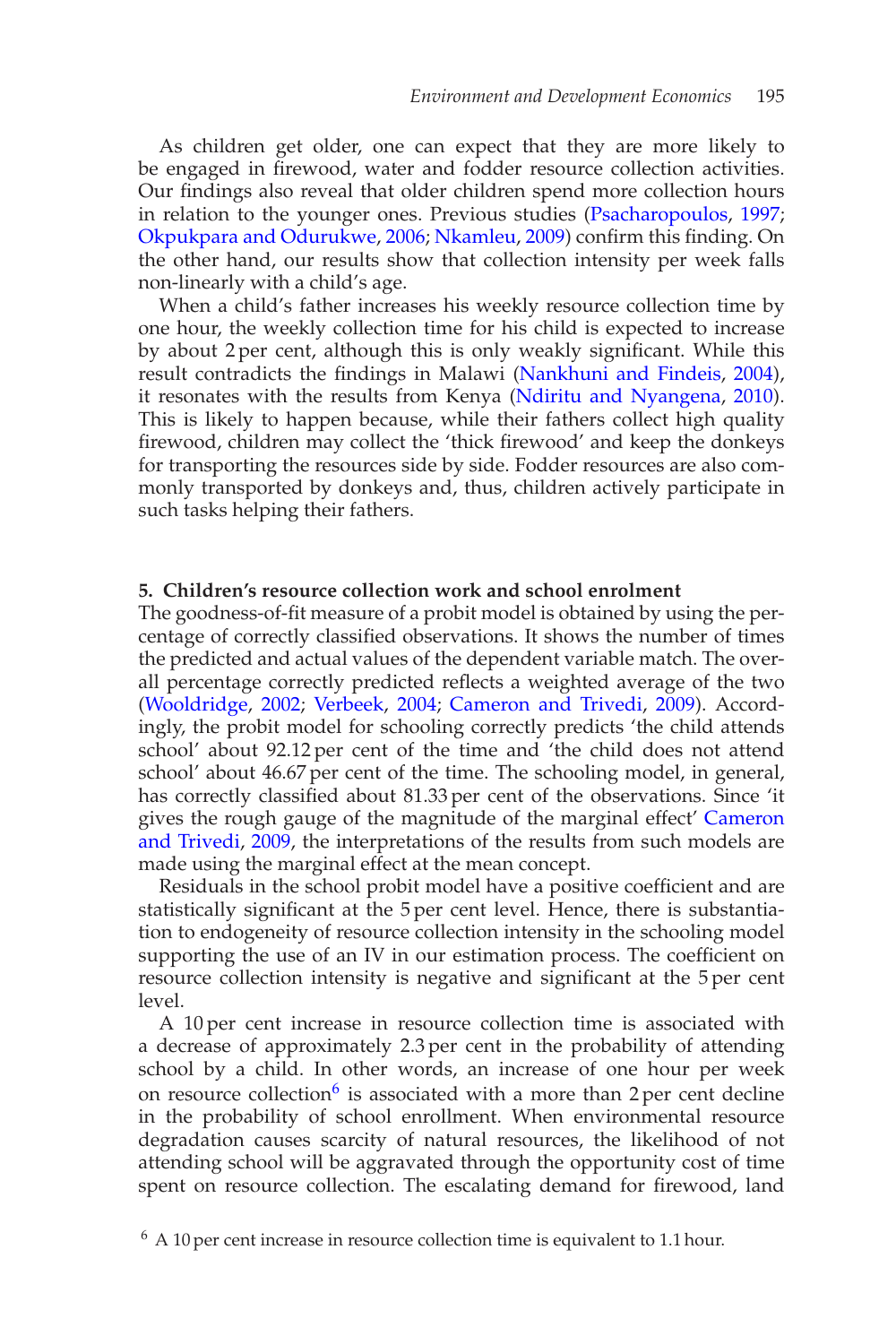expansion for cultivation, and overgrazed range lands in Tigray region (Edwards *et al*., 2010) worsen the problem. The negative effect of collection intensity on schooling is documented from previous research findings as well (Nankhuni and Findeis, 2004; Ndiritu and Nyangena, 2010.

To see whether the impact of resource collection intensity on schooling likelihood differs by child gender, we include an interaction term between child sex and collection intensity in our school enrolment model. The results reveal that the time spent on environmental resource collection does not significantly reduce girls' likelihood of enrolment in school as compared to that of boys. Even though girls are frequently involved in resource collection, the average weekly collection time is lower for girls (seven hours) as compared to boys (14 hours). Therefore, discrimination against girls' schooling due to environmental resource collection intensity is not evidenced by this study. The rest of the results are interpreted as follows.

Household heads who can at least read and write are about 25 per cent more likely to send their children to school, as compared to their illiterate counterparts. This connection has been widely acknowledged in the literature (Admassie, 2002; Nielsen and Dubey, 2002; Gage, 2005; Sackey, 2007). On the other hand, an increase in the number of children between 7 and 18 years per family is likely to adversely affect the household's probability of sending that child to school. This indicates the quantity (number of children) and quality (investment on child education) trade-off faced by parents, as poor households may be constrained to cover the school expenses of their children.

An increase by one head in the number of livestock improves the probability of attending school for a child by 3.4 per cent. This shows that, controlling for resource collection intensity, wealthier households are more likely to send their children to school because they can afford it. With regard to their economic incentives, one may argue that with strong social interactions, parents may think that educated children will support them during their old age and, hence, commit to their current enrolment. Thus, they may send their children to school and employ a shepherd for their animals. This is against the findings by Admassie (2002) and Woldehanna *et al*. (2008) in Ethiopia, who established a negative relationship between ownership of livestock and child schooling. The exception here is that our model controls for resource collection activities. On the contrary, a one-fourth of a hectare increase in the size of cultivated land reduces the child's likelihood of attending school by about six percentage points. Similar evidence is reported from India (Nielsen and Dubey, 2002), revealing that large farm size reduces the likelihood of school enrolment through increased work demand on the farm.

Relative to other dependents, own child of the household head is about 35 per cent more likely to attend school. This reflects that household heads favor their own children in deciding who should attend school and who should carry out other household tasks. These results resonate with the previous findings by Jensen and Nielsen (1997) and Admassie (2002).

The coefficient of the 'Child age' variable in the probit model for schooling shows that the probability of school enrolment increases with age until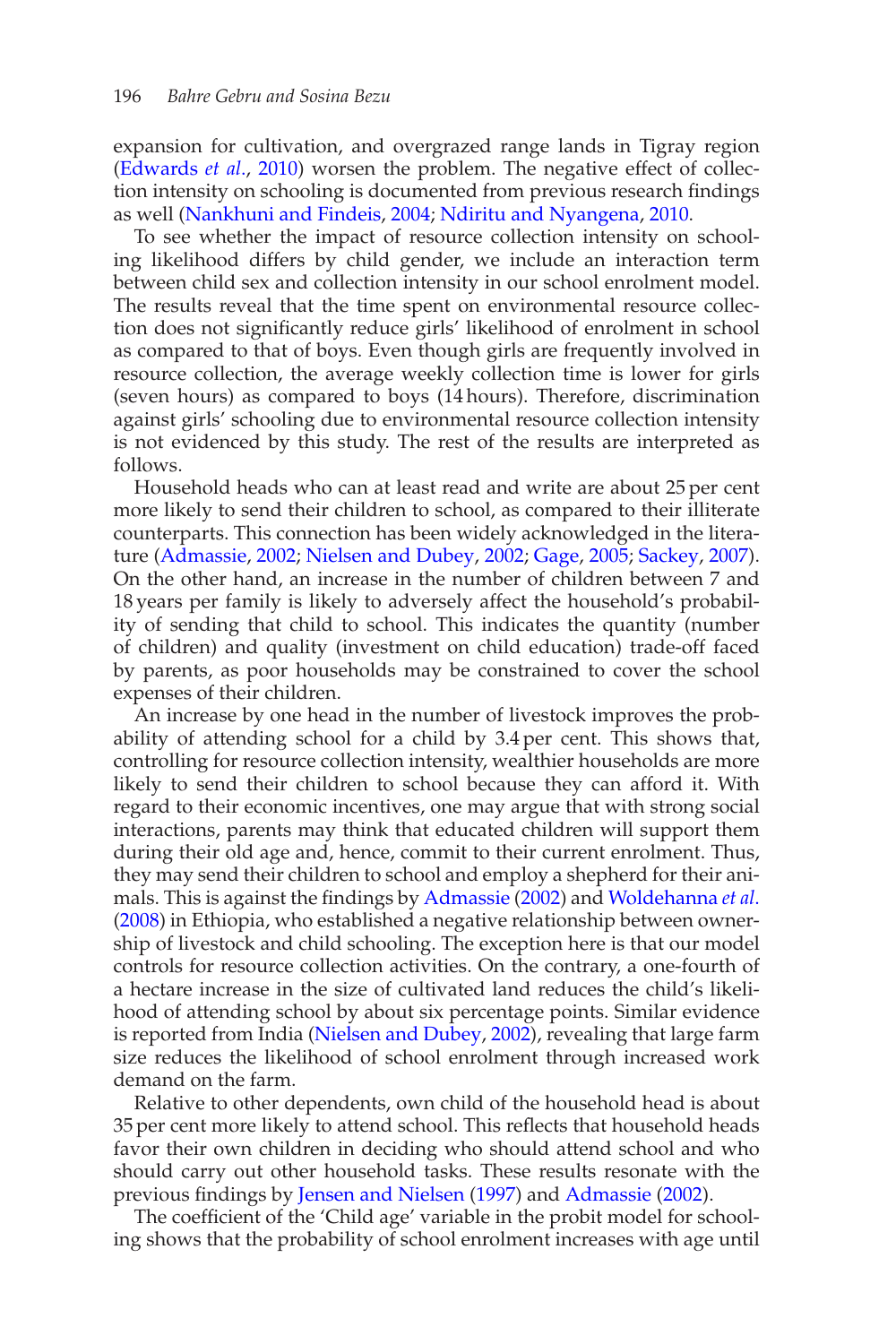14 years, after which it starts to decrease with age. This relationship is confirmed by other studies in Ethiopia (Admassie, 2002; Weir, 2010).

#### **6. Conclusion**

This study examined the relationship between resource scarcity (measured by the weekly hours spent on resource collection) and the likelihood of schooling for children aged 7–18 years. Moreover, it examined any gender bias against girls' schooling due to collection intensity.

Children spent about seven hours on firewood, one hour on water, and three hours on fodder collection per week. The findings revealed that a 50 per cent increase in hours per week spent on collection activities is likely to reduce children's enrolment in school by 11 per cent. Even though girls are frequently involved in resource collection, they spent less time on resource collection as compared to boys. Hence, the results showed no evidence of lower probability for girls' schooling due to resource collection intensity. Compared to illiterate heads of households, literate household heads are more likely to send their children to school by 25 percentage points. They also spend 50 per cent more time per week on resource collection. Large number of livestock owned by households increases the likelihood of schooling. Large size of land significantly reduces the collection intensity, perhaps due to access to crop residues and fodder resources. However, increasing the size of cultivated land by one-fourth of a hectare reduces the child's likelihood of attending school by about 6 per cent through high labor demand for farming, sowing, weeding, and harvesting activities.

The provision of functional adult literacy programs, the proper collection of farm-based fodder resources and strong labor-sharing arrangements among farmers can, therefore, minimize children's burden and enhance schooling likelihood. Repairing the already constructed but currently nonfunctioning or malfunctioning water sources is a key policy instrument since it minimizes at least the waiting time at water sources. Examination of the link between the intensity of environmental resource collection work, the extent of class absence and presence among students and their academic achievements is left for the future research agenda.

#### **References**

- Admassie, A. (2002), 'Allocation of children's time endowment between schooling and work in rural Admassie, A. (2002), 'Allocation of children's time endowment between schooling and work in rural Ethiopia', ZEF Discussion Papers on Development Policy No. 44, Centre for Development Research, Bonn.
- Admassie, A. and A.S. Bedi (2003), 'Attending school: two R's and child work in rural Ethiopia', Working Paper Series No. 387, International Institute of Social Studies, The Hague.
- Araya, H. and S. Edwards (2006), *The Tigray Experience: A Success Story in Sustainable Agriculture*, Penang: Third World Network.
- Becker, G.S. (1965), 'A theory of allocation of time', *Economic Journal* **75**: 493–517.
- Cameron, A.-C. and P.-K. Trivedi (2009), *Micro Econometrics Using Stata*, Cambridge: Cambridge University Press.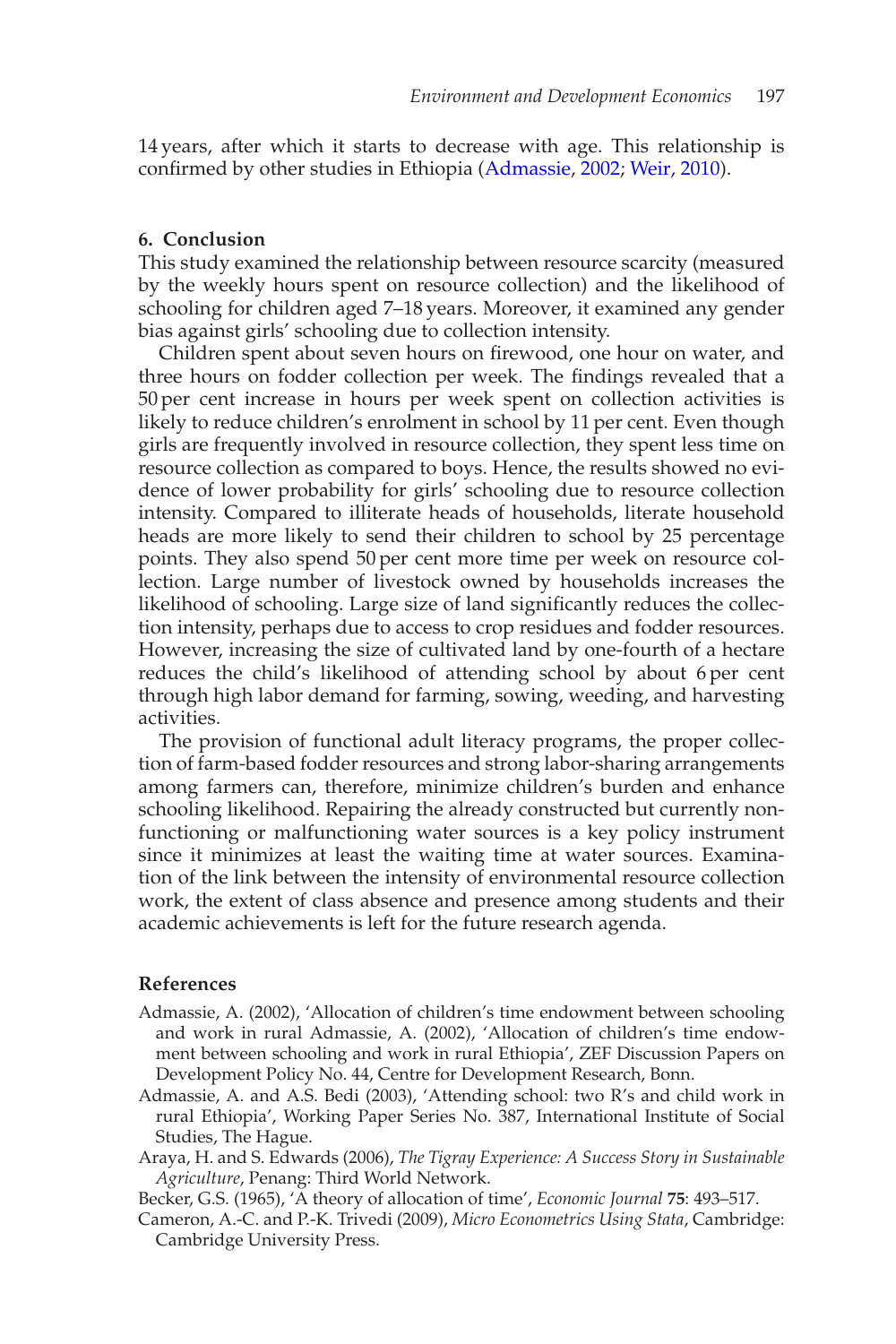- Chaudhury, N., L. Christiaensen, and M.N. Asadullah (2006), 'Schools, household risks and gender: determinants of child schooling in Ethiopia', Working Paper Series No. 6, CSAE, World Bank, ESRC on SKOPE, Oxford University.
- Cooke, P.-A. (2000), 'Changes in intra household labor allocation to environmental goods collection: a case study from rural Nepal, 1982 and 1997', Food Consumption and Nutrition Division Discussion Paper No. 87, International Food Policy Research Institute, Washington, DC.
- Edwards, S., T. Gebreegziabher, and H. Araya (2010), *Success and Challenges in Ecological Agriculture: Experiences from Tigray, Ethiopia*, Rome: Food and Agriculture Organization of the United Nations.
- Gage, A. (2005), 'The interrelationship between fosterage, schooling, and children's labor force participation in Ghana', *Population Research and Policy Review* **24**: 431–466.
- Gebremedhin, B., J. Pender, and G. Tesfay (2002), 'Nature and determinants of collective woodlot management in Northern Ethiopia', Socio-economic and Policy Research Working Paper No. 40, International Livestock Research Institute, Nairobi.
- GebreMichael, Y. and A. Waters-Bayer (2007), 'Trees are our backbone: integrating environment and local development in Tigray region of Ethiopia', IIED Issue Paper No. 145, Irish Aid, Department of Foreign Affairs, Dublin.
- Greene, W.H. (1998), 'Gender economic courses in liberal arts colleges: further results', *Journal of Economic Education* **29**: 291–300.
- Gronau, R. (1977), 'Leisure, home production and work: the theory of the allocation of time revisited', *Journal of Political Economy* **85**: 1099–1123.
- Haile, G. and B. Haile (n.d.), 'Child labor and schooling in rural Ethiopia: nature and trade-off', Unpublished manuscript, Policy Studies Institute and Department of Economics, Columbia University.
- Heltberg, R., T.C. Arndt, and N.U. Sekhar (2000), 'Fuel wood consumption and forest degradation: a household model for domestic energy substitution in rural India', *Journal of Land Economics* **76**: 213–232.
- ILO (1999), *The Worst Forms of Child Labour Convention*, No. 182, International Labour Organization, Geneva.
- Jensen, P. and H.S. Nielsen (1997), 'Child labor or school attendance? Evidence from Zambia', *Journal of Population Economics* **10**: 407–424.
- Mekonnen, A. and G. Köhlin (2008), 'Biomass fuel consumption and dung use as manure: evidence from rural households in the Amhara region of Ethiopia', EfD Discussion Paper Series 08-18, Environment for Development, Washington, DC.
- Ministry of Education (2009/2010), 'Education statistics annual abstract', Unpublished manuscript, Education Management Information System, Addis Ababa.
- Nankhuni, F.J. and J.L. Findeis (2004), 'Natural resource collection work and children's schooling in Malawi', *Agricultural Economics* **31**: 123–134.
- Ndiritu, S.W. and W. Nyangena (2010), 'Environmental goods collection and children's schooling: evidence from Kenya', EfD Discussion Paper Series 10-18, Environment for Development, Washington, DC.
- Nielsen, H.S. and A. Dubey (2002), 'Child labor in rural India: a micro-economic perspective', *Indian Journal of Labor Economics* **45**: 480–496.
- Nkamleu, G.B. (2009), 'Determinants of child labor and schooling in the native cocoa households of Côte d'Ivoire', AERC Research Paper No. 190, African Economic Research Consortium, Nairobi.
- Nyssen, J., M. Haile, J. Moeyersons, J. Poesen, and J. Deckers (2004), 'Environmental policy in Ethiopia: a rejoinder to Keeley and Scoones', *Journal of Modern African Studies* **42**: 137–147.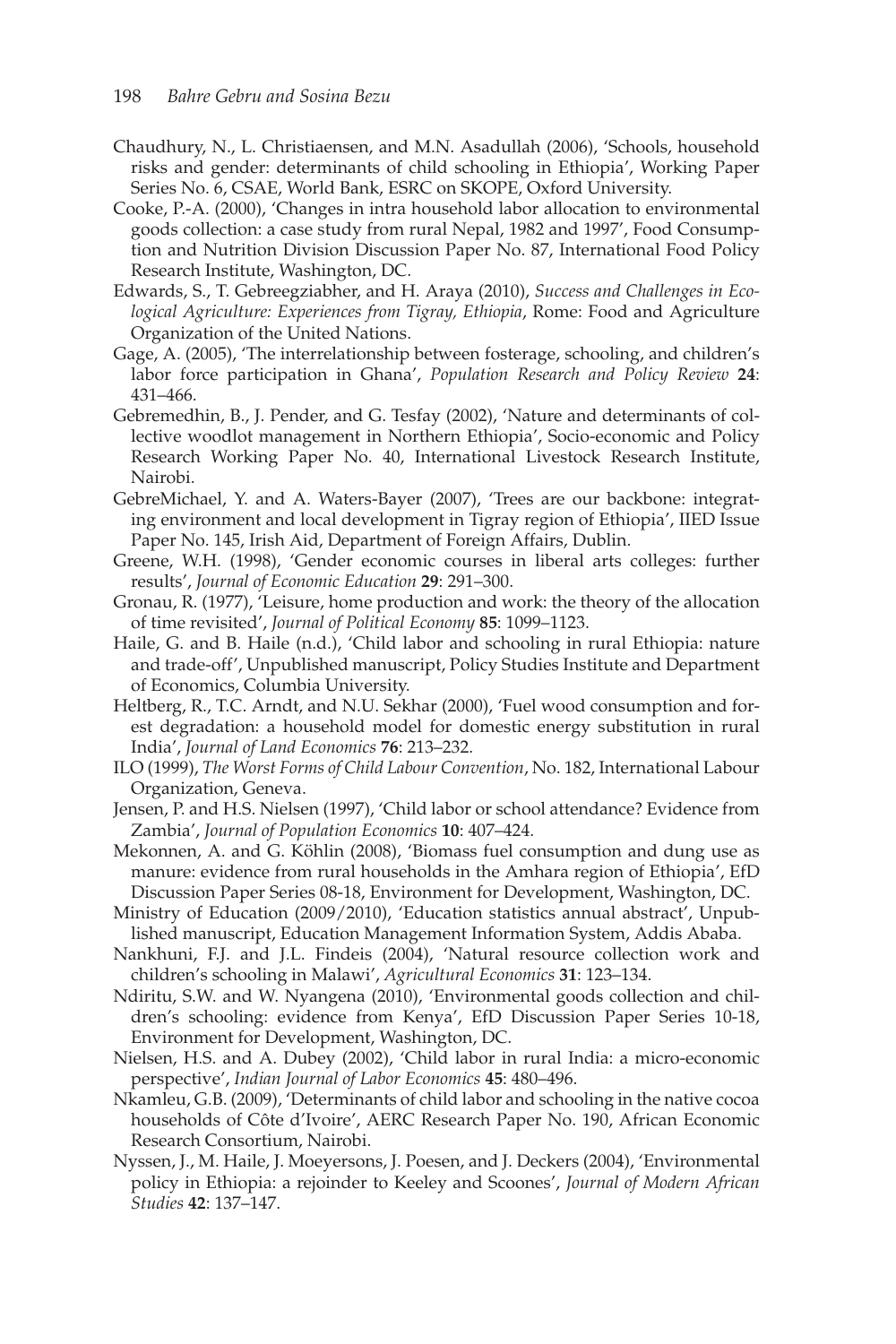- Okpukpara, B.C. and N. Odurukwe (2006), 'Incidents and determinants of child labor in Nigeria: implications for poverty alleviation', AERC Paper No. 156, African Economic Research Consortium, Nairobi.
- Psacharopoulos, G. (1997), 'Child labor versus educational attainment: some evidence from Latin America', *Journal of Population Economics* **10**: 377–386.
- Rivers, D. and Q.H. Vuong (1988), 'Limited information estimators and exogeneity tests for simultaneous probit models', *Journal of Econometrics* **39**: 347–366.
- Rosenzweig, M.R. and R. Evenson (1977), 'Fertility, schooling and the economic contribution of children in rural India: an econometric analysis', *Journal of the Econometric Society* **45**: 1065–1079.
- Sackey, H.A. (2007), 'The determinants of school attendance and attainment in Ghana: a gender perspective', AERC Research Paper No. 173, African Economic Research Consortium, Nairobi.
- Tigray Region Agriculture and Rural Development Bureau (2010/2011), 'Natural resources utilization and development department report', Tigray Region Agriculture and Rural Development Bureau, Mekelle, Ethiopia.
- Tigray Region Education Bureau (2009/2010), 'Educational statistics annual abstract, planning and resource mobilization department report', Tigray Region Education Bureau, Mekelle, Ethiopia.
- Tigray Region Water Resources Bureau (2010/2011), 'Support process development planning department report', Tigray Region Water Resources Bureau, Mekelle, Ethiopia.
- Verbeek, M. (2004), *A Guide to Modern Econometrics* (2nd edn), Chichester: John Wiley & Sons.
- Weir, S. (2010), 'Parental attitudes and demand for schooling in Ethiopia', *Journal of African Economies* **20**: 90–110.
- Winkler-Dworak, M. (2003), 'Food security, fertility differentials and land degradation in Sub-Saharan Africa: a dynamic framework', Vienna Institute of Demography Working Paper No. 1, Vienna Institute of Demography, Vienna.
- Woldehanna, T., N. Jones, and T. Bekele (2008), *The Invisibility of Children's Paid and Unpaid Work: Implications for Ethiopia's National Poverty Reduction Policy*, Los Angeles, London, New Delhi and Singapore: SAGE Publications.
- Wooldridge, J.M. (2002), *Econometric Analysis of Cross-Section and Panel Data*, Cambridge, MA: MIT Press.